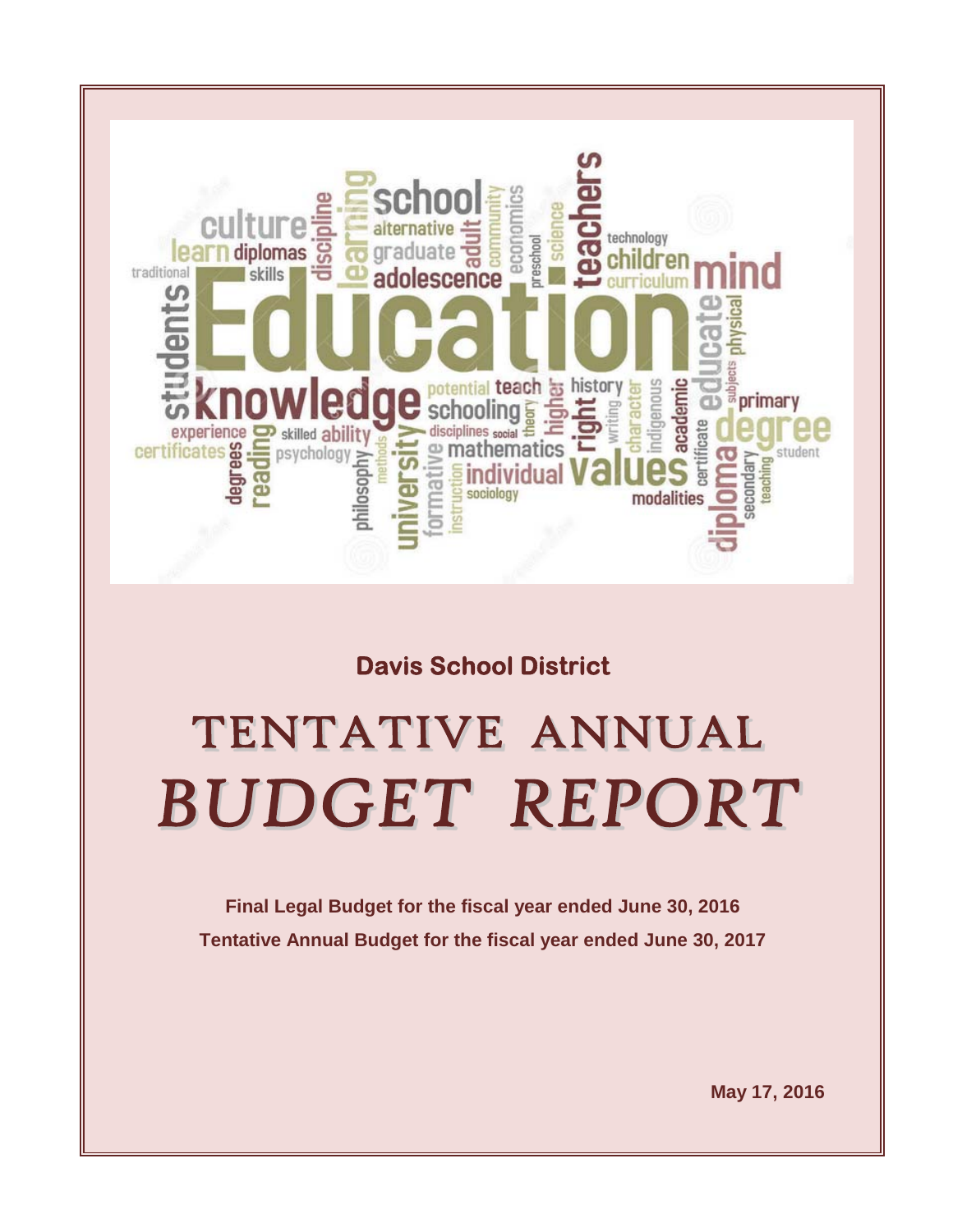For the Fiscal Year Ending June 30, 2017

# **GENERAL FUND - REVENUE**

| <b>Account Category</b>          | 2013-2014<br><b>ACTUAL</b> | 2014-2015<br><b>ACTUAL</b> | 2015-2016<br><b>INITIAL BUDGET</b> | 2015-2016<br><b>FINAL BUDGET</b> | 2016-2017<br>ANNUAL BUDGET | Change<br>% | <b>CHANGE IN</b><br><b>DOLLARS</b> |
|----------------------------------|----------------------------|----------------------------|------------------------------------|----------------------------------|----------------------------|-------------|------------------------------------|
| 1000 - LOCAL REVENUE SOURCES:    |                            |                            |                                    |                                  |                            |             |                                    |
| 1111 Basic Program Levy          | 25,684,230                 | 25,692,814                 | 29,542,400                         | 28,742,400                       | 28,886,200                 | 0.50%       | 143,800                            |
| 1112 Voted Leeway                | 25,466,710                 | 24,715,076                 | 25,282,300                         | 24,550,500                       | 24,673,300                 | 0.50%       | 122,800                            |
| 1113 Board Local Levy            | 34,602,599                 | 35,633,164                 | 34,760,100                         | 37,080,700                       | 37,266,100                 | 0.50%       | 185,400                            |
| <b>TOTAL TAXES</b>               | 85,753,539                 | 86.041.054                 | 89,584,800                         | 90,373,600                       | 90,825,600                 | 0.50%       | 452,000                            |
|                                  |                            |                            |                                    |                                  |                            |             |                                    |
| 1310 Tuitions & Fees             | 2,300,400                  | 2,552,364                  | 2,441,300                          | 2,566,800                        | 2,618,100                  | 2.00%       | 51,300                             |
| 1500 Earnings on Investments     | 206,778                    | 372,656                    | 245,400                            | 500,000                          | 510,000                    | 2.00%       | 10,000                             |
| 1800 Community Serv Activities   | 167,372                    | 166,879                    | 170,200                            | 155,000                          | 158,100                    | 2.00%       | 3,100                              |
| 1990 Other Misc Local Revenue    | 4,996,987                  | 4,605,288                  | 4,207,000                          | 4,746,000                        | 4,840,900                  | 2.00%       | 94,900                             |
| 1999 Interfund Indirect Charges  | 3,139,662                  | 2,085,499                  | 2,732,900                          | 1,752,800                        | 1,787,900                  | 2.00%       | 35,100                             |
| TOTAL LOCAL REVENUE SOURCES.     | \$96,564,738               | \$95,823,740               | \$99,381,600                       | \$100,094,200                    | \$100,740,600              | 0.65%       | \$646,400                          |
|                                  |                            |                            |                                    |                                  |                            |             |                                    |
| 3000 - REGULAR BASIC PROGRAM     |                            |                            |                                    |                                  |                            |             |                                    |
| 3010 Regular School WPU, K-12    | 158,830,273                | 165,620,542                | 171,447,448                        | 173,008,402                      | 180,953,039                | 4.59%       | 7,944,637                          |
| 3020 Professional Staff          | 18,109,630                 | 18,819,152                 | 19,583,365                         | 19,534,655                       | 20,480,770                 | 4.84%       | 946,115                            |
| 3030 Foreign Exchange Students   | 113,061                    | 112,936                    | 117,496                            | 105,128                          | 95,520                     | $-9.14%$    | $-9,608$                           |
| SUBTOTAL - REG BASIC PROGRAM     | \$177,052,964              | \$184,552,630              | \$191,148,309                      | \$192,648,185                    | \$201,529,329              | 4.61%       | \$8,881,144                        |
| 3000 - RESTRICTED BASIC PROGRAM  |                            |                            |                                    |                                  |                            |             |                                    |
| 3105 Special Education Add-on    | 18,496,352                 | 19,255,224                 | 20,172,647                         | 20,172,647                       | 22,907,558                 | 13.56%      | 2,734,911                          |
| 3110 Special Ed Self-Contained   | 5,139,411                  | 5,513,672                  | 5,763,970                          | 5,763,970                        | 5,998,465                  | 4.07%       | 234,495                            |
| 3115 Special Ed Preschool        | 2,716,476                  | 3,066,782                  | 3,236,211                          | 3,236,211                        | 3,430,792                  | 6.01%       | 194,581                            |
| 3120 Ext Year Program-SMH        | 113,362                    | 107,466                    | 112,575                            | 112,575                          | 118,043                    | 4.86%       | 5,468                              |
| 3125 Special Ed State Program    | 478,164                    | 466,255                    | 488,400                            | 860,109                          | 640,498                    | $-25.53%$   | $-219,611$                         |
| 3155 Career & Tech Add-on        | 7,884,040                  | 8,046,699                  | 8,650,611                          | 8,384,125                        | 8,828,421                  | 5.30%       | 444,296                            |
| 3230 Class-Size Red K-3          | 12,266,001                 | 12,557,250                 | 13,149,351                         | 13,190,917                       | 13,778,451                 | 4.45%       | 587,534                            |
| 3209 Adult High Sch Completion   | 542,054                    | 604,183                    | 649,279                            | 655,779                          | 685,030                    | 4.46%       | 29,251                             |
| 3211 Gifted & Talented           | 280,577                    | 291,670                    | 302,262                            | 305,299                          | 317,635                    | 4.04%       | 12,336                             |
| 3212 Advanced Placement          | 297,831                    | 316,429                    | 329,481                            | 337,844                          | 351,358                    | 4.00%       | 13,514                             |
| 3213 Concurrent Enrollment       | 521,686                    | 536,094                    | 536,094                            | 567,110                          | 589,794                    | 4.00%       | 22,684                             |
| 3612 International Baccalaureate | 15,059                     | 13,565                     | 13,565                             | 10,349                           | 10,763                     | 4.00%       | 414                                |
| 3336 Enhancement for At-Risk     | 1,451,863                  | 1,427,938                  | 1,552,045                          | 1,552,045                        | 1,747,554                  | 12.60%      | 195,509                            |
| 3220 At-Risk - Gang Prevention   | 154,038                    | 144,551                    | 144,551                            | 158,640                          | 164,986                    | 4.00%       | 6,346                              |
| 3221 Youth-in-Custody            | 1,094,177                  | 1,314,782                  | 1,330,279                          | 1,258,558                        | 1,258,558                  | 0.00%       | $\Omega$                           |
| SUBTOTAL - RESTRICTED BASIC      | \$51,451,091               | \$53,662,560               | \$56,431,321                       | \$56,566,178                     | \$60,827,906               | 7.53%       | \$4,261,728                        |
|                                  |                            |                            |                                    |                                  |                            |             |                                    |
|                                  |                            |                            |                                    |                                  |                            |             |                                    |
|                                  |                            |                            |                                    |                                  |                            |             |                                    |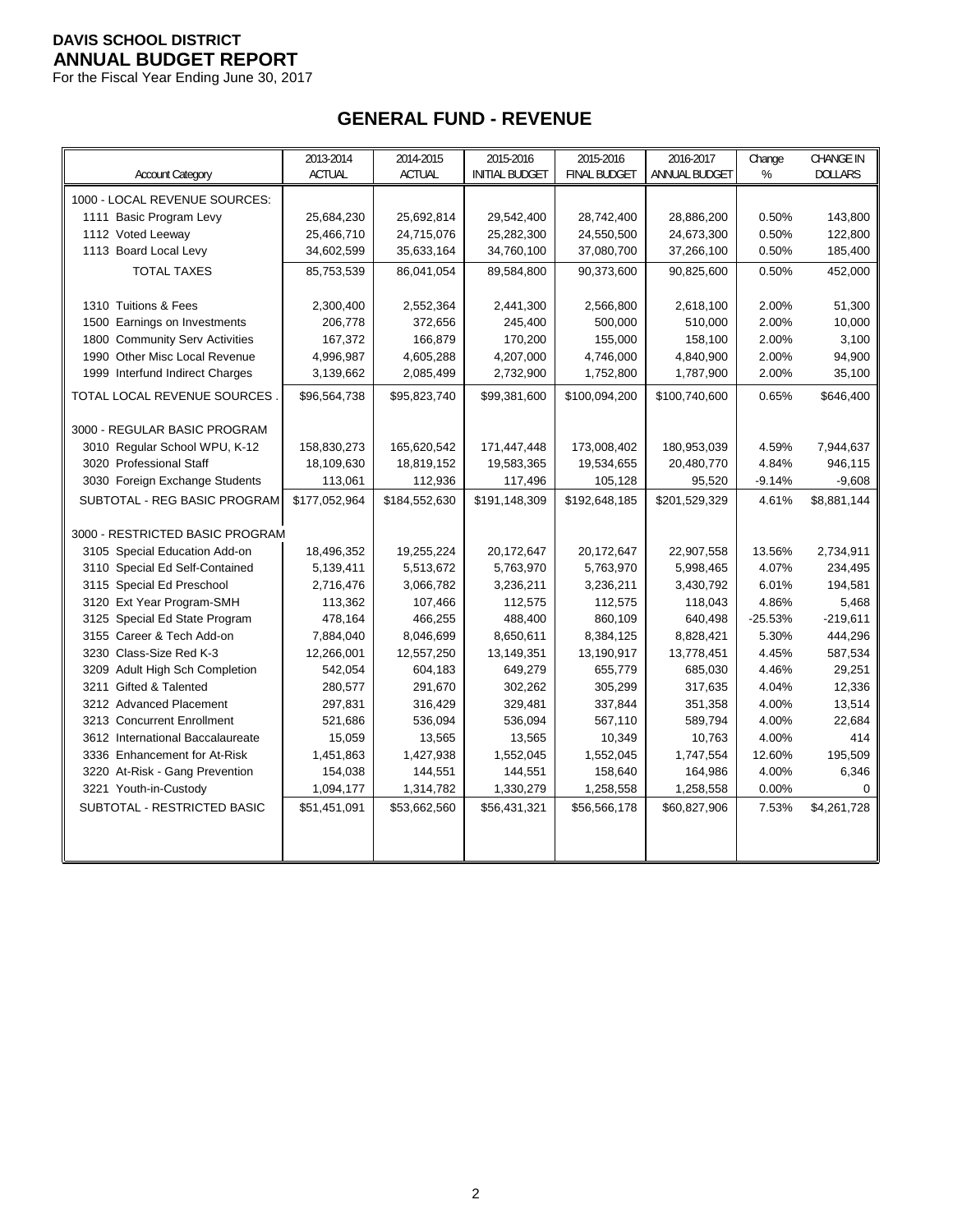For the Fiscal Year Ending June 30, 2017

# **GENERAL FUND - REVENUE** (continued)

|                                                 | 2013-2014     | 2014-2015     | 2015-2016             | 2015-2016           | 2016-2017     | Change      | <b>CHANGE IN</b> |
|-------------------------------------------------|---------------|---------------|-----------------------|---------------------|---------------|-------------|------------------|
| <b>Account Category</b>                         | <b>ACTUAL</b> | <b>ACTUAL</b> | <b>INITIAL BUDGET</b> | <b>FINAL BUDGET</b> | ANNUAL BUDGET | %           | <b>DOLLARS</b>   |
| 3000 - RELATED TO BASIC PROGRAM                 |               |               |                       |                     |               |             |                  |
| 3410 Flexible Allocation WPU Dist               | 2,518,519     | 2,495,417     | 2,471,520             | 2,474,450           | 835,008       | $-66.25%$   | $-1,639,442$     |
| 3415 Pupil Transp-To & From Schl                | 6,092,989     | 6,309,074     | 6,751,626             | 6,735,423           | 6,841,258     | 1.57%       | 105,835          |
| 3468 School Nurses                              | 88,102        | 87,070        | 87,070                | 99,462              | 99,462        | 0.00%       | 0                |
| 3520 Trust Lands                                | 3,913,626     | 3,994,105     | 4,213,288             | 4,642,558           | 4,642,558     | 0.00%       | $\Omega$         |
| 3555 Voted Leeway                               | 10,890,151    | 14,880,932    | 22,786,880            | 26,143,487          | 31,047,052    | 18.76%      | 4,903,565        |
| 3555 HB 149 - VL One Time                       | 4,200,000     | 0             | 634,316               | 0                   | 0             | 0.00%       | $\Omega$         |
| 3560 Board Leeway                               | 3,440,506     | 2,643,330     | 2,638,795             | 5,271,531           | 6,253,076     | 18.62%      | 981,545          |
| 3635 Critical Languages                         | 190,000       | 120,000       | 120,000               | 137,000             | 137,000       |             |                  |
| 3640 Extended Day Kindergarten                  | 511,637       | 488,454       | 451,982               | 451,982             | 432,532       | $-4.30%$    | $-19,450$        |
| <b>Other State Revenue</b><br>3700              | 357,622       | 550,962       | 253,172               | 833,903             | 833,903       | 0.00%       | 0                |
| 3710 Driver Education                           | 535,695       | 500.000       | 550,000               | 550,000             | 550,000       | 0.00%       | $\Omega$         |
| 3799 UPASS / Online Testing                     | 835,979       | 160,749       | 160,132               | 160,213             | 158,799       | $-0.88%$    | $-1,414$         |
| <b>Library Books and Resources</b><br>3799      | 59,361        | 58,403        | 168,914               | 169,157             | 89,336        | $-47.19%$   | $-79,821$        |
| Supplement / Deferred Prog Re<br>3800           | $-175,886$    | $-456,875$    | 120,000               | $-3,886,244$        | $\Omega$      | $-100.00\%$ | 3,886,244        |
| 3800 TSSP - Teacher Sal Supplmt                 | 577,785       | 614,382       | 577,800               | 577,800             | 577,800       | 0.00%       | ∩                |
| <b>State Reading Achievement</b><br>3805        | 1,365,857     | 1,375,166     | 1,343,455             | 1,333,376           | 1,324,104     | $-0.70%$    | $-9,272$         |
| <b>Teacher Supplies &amp; Materials</b><br>3851 | 546,040       | 533,683       | 647,281               | 630,288             | 628,062       | $-0.35%$    | $-2,226$         |
| 3876 Educator Salary Adjustments                | 17,643,276    | 17,622,092    | 17,622,092            | 17,684,834          | 17,684,834    | 0.00%       | $\Omega$         |
| <b>USTAR Centers</b><br>3881                    | 683,497       | 818,968       | 980,502               | 971,332             | 971,332       | 0.00%       | $\Omega$         |
| 3900 Early Intervention (State)                 | 793,483       | 698,552       | 798,970               | 798,970             | 830,929       | 4.00%       | 31,959           |
| 3900 Revenue From Other Agencies                | 22,040        | 419,078       | 204,375               | 204,315             | 212,520       | 4.02%       | 8,205            |
| SUBTOTAL - RELATED TO BASIC                     | 55,090,279    | 53,913,542    | 63,582,170            | 65,983,837          | 74,149,565    | 12.38%      | 8,165,728        |
|                                                 |               |               |                       |                     |               |             |                  |
| TOTAL REVENUE STATE SOURCES                     | \$283,594,334 | \$292,128,732 | \$311,161,800         | \$315,198,200       | \$336,506,800 | 6.76%       | \$21,308,599     |
|                                                 |               |               |                       |                     |               |             |                  |
|                                                 |               |               |                       |                     |               |             |                  |
|                                                 |               |               |                       |                     |               |             |                  |
|                                                 |               |               |                       |                     |               |             |                  |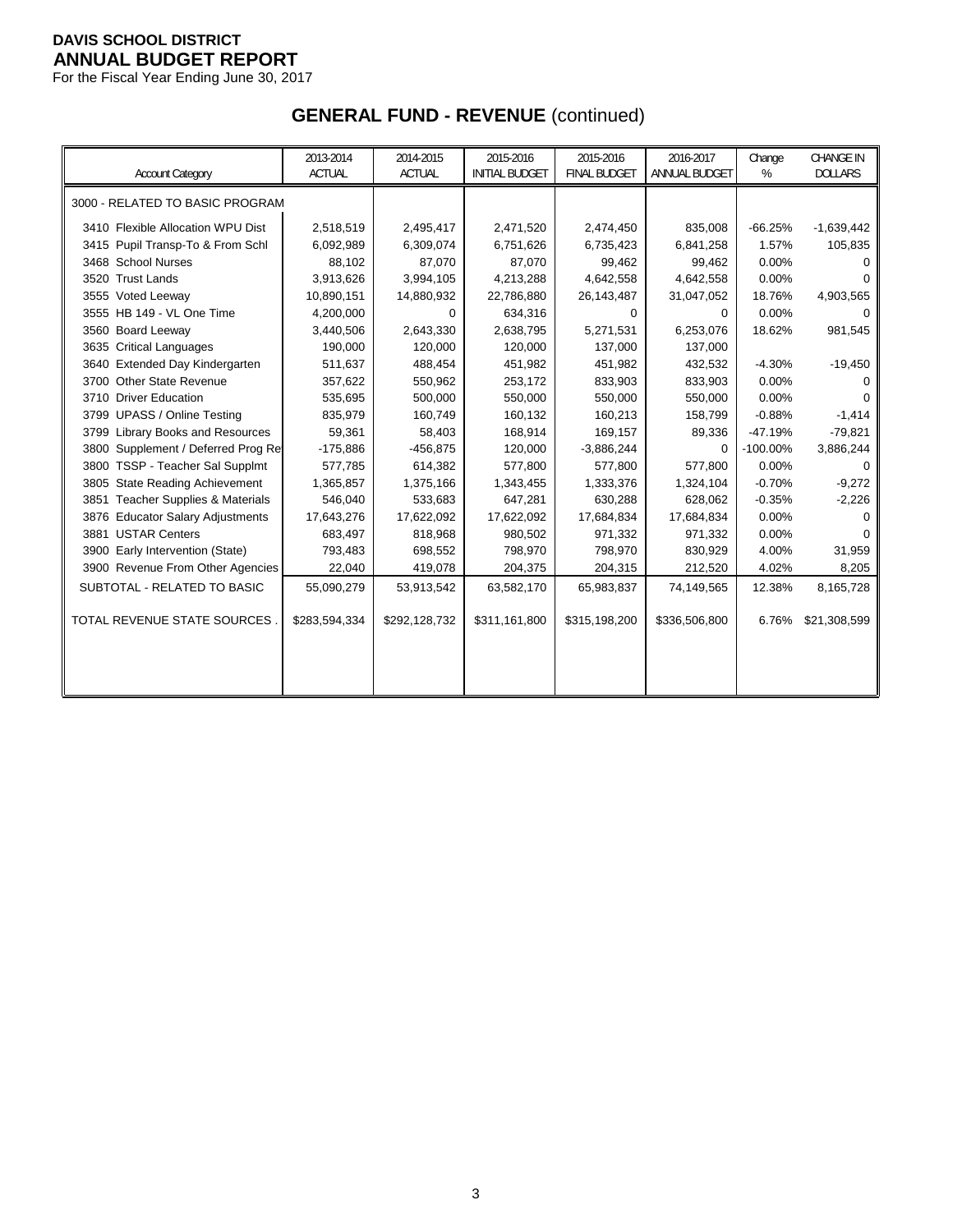For the Fiscal Year Ending June 30, 2017

# **GENERAL FUND - REVENUE** (continued)

|                                          | 2013-2014     | 2014-2015     | 2015-2016             | 2015-2016           | 2016-2017     | Change | CHANGE IN      |
|------------------------------------------|---------------|---------------|-----------------------|---------------------|---------------|--------|----------------|
| <b>Account Category</b>                  | <b>ACTUAL</b> | <b>ACTUAL</b> | <b>INITIAL BUDGET</b> | <b>FINAL BUDGET</b> | ANNUAL BUDGET | %      | <b>DOLLARS</b> |
| 4000 - REVENUE FEDERAL SOURCES:          |               |               |                       |                     |               |        |                |
| 4101 Title VIII - Impact Aid             | 718,069       | 669,670       | 700,000               | 650,000             | 650,000       | 0.00%  | 0              |
| 4300 ROTC Teacher Reimbursement          | 95,372        | 86,330        | 95,400                | 95,400              | 95,400        | 0.00%  | 0              |
| <b>Teaching American History</b><br>4300 | 83,609        | 0             | 0                     | $\Omega$            | 0             | 0.00%  | 0              |
| Title IV D-NC Smaller Learning<br>4300   | 45,591        | U             | 0                     | $\Omega$            | 0             | 0.00%  | 0              |
| 4300 STEM Grants                         | 268,285       | 245,697       | 275,000               | 275,000             | 275,000       | 0.00%  | 0              |
| 4320 Headstart                           | 4,109,126     | 4,397,450     | 4,113,053             | 4,374,733           | 4,374,733     | 0.00%  | 0              |
| 4330 Title VII A - Indian Education      | 140,949       | 116,071       | 115,477               | 119.374             | 119,374       | 0.00%  | 0              |
| 4500 Title II A - Teacher Quality        | 1,194,051     | 1,103,133     | 1,165,014             | 1,122,699           | 1,122,699     | 0.00%  | 0              |
| 4511 Title   A                           | 6,335,637     | 5,997,698     | 6,605,202             | 6,512,321           | 6,512,321     | 0.00%  | 0              |
| 4519 Title I C SC - Migrant              | 68,839        | 68,764        | 31,115                | 30,073              | 30,073        | 0.00%  | 0              |
| 4522 IDEA Part B - Pre-Schl              | 296,020       | 289,995       | 289,995               | 279,784             | 279,784       | 0.00%  | 0              |
| 4524 IDEA Part B Special Ed Formula      | 10,068,516    | 10,194,682    | 10,235,516            | 9,997,139           | 9,997,139     | 0.00%  | 0              |
| 4530 CTE Federal Funds                   | 512,644       | 570,654       | 564,713               | 564,899             | 564,899       | 0.00%  | 0              |
| Title III SC - English Lang. Acq<br>4541 | 150,470       | 262,399       | 191,673               | 200,825             | 200,825       | 0.00%  | 0              |
| 4580 Adult Basic Education               | 314,430       | 232,098       | 232,098               | 248,098             | 248,098       | 0.00%  | 0              |
| 4600 21st Century After School           | 568,345       | 423,105       | 568,345               | 423,105             | 423,105       | 0.00%  | 0              |
| 4600 Other Federal Rev (thru State)      | 55,217        | 98,876        | 137,493               | 137,567             | 137,567       | 0.00%  | 0              |
| Early Intervention (Federal)<br>4600     | 466,014       | 392,935       | 469,236               | 469,236             | 469,236       | 0.00%  | 0              |
| 4900 Workforce Services Grants           | 410,937       | 409,991       | 534,400               | 428,677             | 428,677       | 0.00%  | 0              |
| <b>Other Federal Revenue</b><br>4900     | 360,297       | 220,346       | 193,470               | 193,470             | 193,470       | 0.00%  | 0              |
| 4930 Medicaid Admin Outreach             | 194,276       | 250,357       | 200,000               | 200,000             | 200,000       | 0.00%  | 0              |
| 4940 Medicaid Fee for Service            | 3,025,958     | 3,500,190     | 2,200,000             | 3,500,000           | 3,500,000     | 0.00%  | 0              |
| TOTAL REVENUE FEDERAL SOURCE             | \$29,482,652  | \$29,530,441  | \$28,917,200          | \$29,822,400        | \$29,822,400  | 0.00%  | $\Omega$       |
| 5200 Interfund Transfer                  | $-1,500,000$  | $-95,035$     | 0                     | $\mathbf 0$         | 0             | 0.00%  | $\Omega$       |
| 5800 Use of Fund Balance                 | 0             | 0             | 0                     | 0                   | 0             | 0.00%  | 0              |
| <b>GRAND TOTAL REVENUE - GENERAL</b>     | \$408,141,724 | \$417,387,878 | \$439,460,600         | \$445,114,800       | \$467,069,800 | 4.93%  | \$21,955,000   |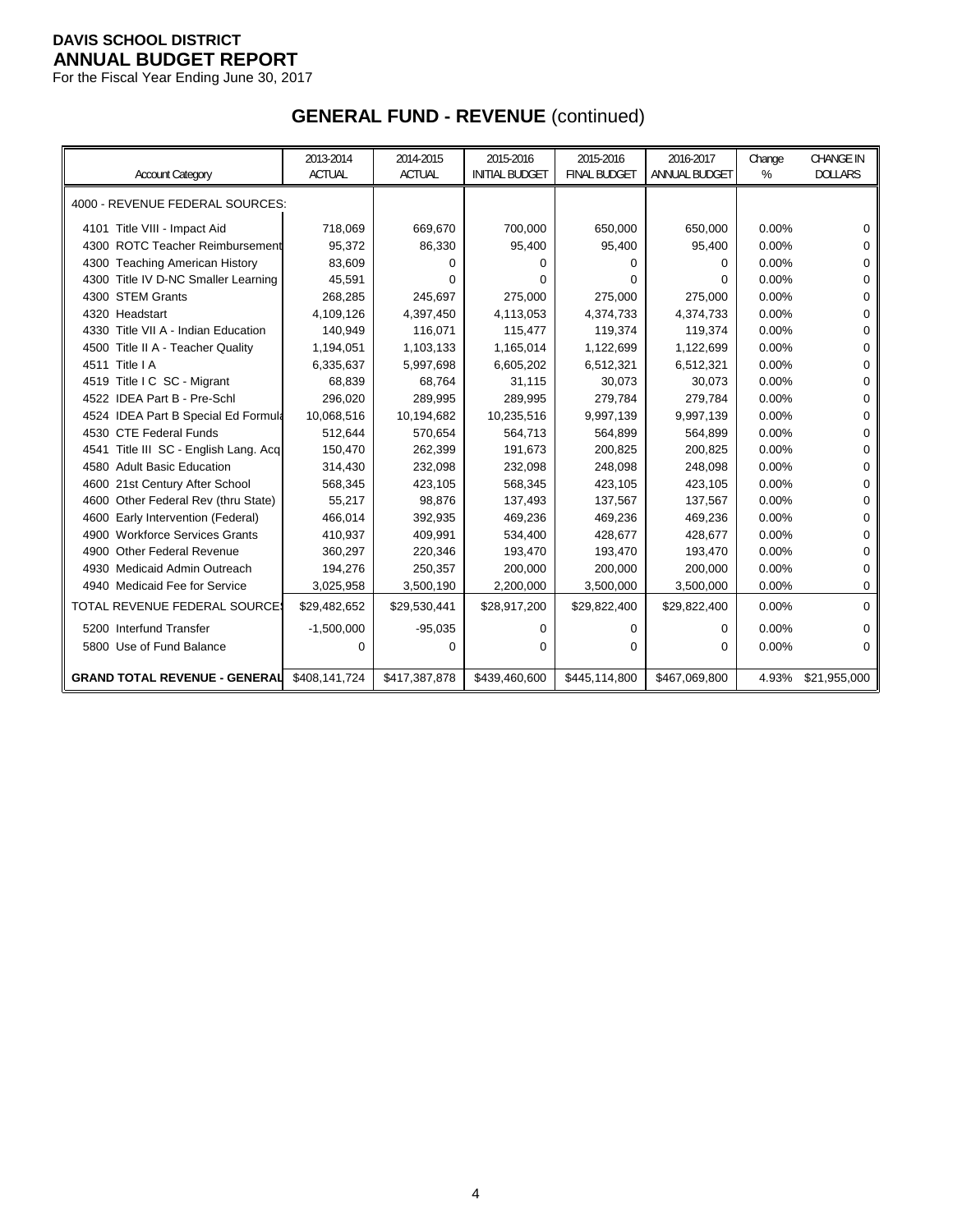For the Fiscal Year Ending June 30, 2017

#### **GENERAL FUND - EXPENDITURE SUMMARY BY OBJECT**

|     |                                | 2013-2014     | 2014-2015     | 2015-2016             | 2015-2016           | 2016-2017     | Change      | <b>CHANGE IN</b> |
|-----|--------------------------------|---------------|---------------|-----------------------|---------------------|---------------|-------------|------------------|
|     | <b>Account Category</b>        | <b>ACTUAL</b> | <b>ACTUAL</b> | <b>INITIAL BUDGET</b> | <b>FINAL BUDGET</b> | ANNUAL BUDGET | %           | <b>DOLLARS</b>   |
| 100 | Salaries                       | 246,404,049   | 249,098,568   | 268,449,100           | 262,023,500         | 283,428,600   | 8.17%       | 21,405,100       |
| 210 | Retirement                     | 47,920,971    | 51,553,750    | 54,739,600            | 53,843,700          | 58,199,900    | 8.09%       | 4,356,200        |
| 220 | Social Security                | 17,492,717    | 17,720,777    | 18,834,500            | 18,734,400          | 20,355,000    | 8.65%       | 1,620,600        |
| 240 | Health Insurance               | 44,796,458    | 47,860,682    | 50,685,000            | 53,415,700          | 57,023,200    | 6.75%       | 3,607,500        |
| 270 | Industrial Insurance           | 1,233,001     | 903,697       | 1,003,700             | 636,400             | 636,400       | 0.00%       |                  |
| 280 | <b>Other Benefits</b>          | 337,705       | 361,197       | 372,500               | 70,300              | 70,900        | 0.85%       | 600              |
|     | TOTAL BENEFITS                 | 111,780,852   | 118,400,103   | 125,635,300           | 126,700,500         | 136,285,400   | 7.57%       | 9,584,900        |
| 300 | <b>Professional Services</b>   | 2,902,496     | 2,952,522     | 2,939,400             | 3,332,000           | 3,332,000     | $0.00\%$    |                  |
| 400 | Repair / Rental of Equipment   | 1,992,951     | 1,697,407     | 2,050,800             | 1,715,500           | 1,715,500     | $0.00\%$    |                  |
| 500 | Misc. Purchased Services       | 3,947,354     | 4,793,690     | 4,568,100             | 4,898,000           | 4,898,000     | 0.00%       |                  |
|     | TOTAL PURCHASED SERV.          | 8,842,801     | 9,443,619     | 9,558,300             | 9,945,500           | 9,945,500     | 0.00%       | 0                |
| 600 | Supplies & Materials           | 28,805,318    | 23,585,809    | 28,997,900            | 27,137,000          | 27,602,000    | 1.71%       | 465,000          |
| 700 | Equipment                      | 5,621,374     | 10,281,894    | 6,310,600             | 12,916,300          | 9,416,300     | $-27.10%$   | $-3,500,000$     |
| 800 | Fees & Misc. Expenses          | 40,258        | 392,621       | 509,400               | 392,000             | 392,000       | 0.00%       |                  |
|     | TOTAL EXPENDITURES             | \$401,494,652 | \$411,202,614 | \$439,460,600         | \$439,114,800       | \$467,069,800 | 6.37%       | \$27,955,000     |
|     | Increase to Fund Balance       | 0             | <sup>0</sup>  | 0                     | 6,000,000           | 0             | $-100.00\%$ | $-6,000,000$     |
|     | TOTAL EXPENDITURES & OTHER USE | 401,494,652   | 411,202,614   | 439,460,600           | 445,114,800         | 467,069,800   | 4.93%       | 21,955,000       |

# **GENERAL FUND - EXPENDITURE SUMMARY BY FUNCTION**

| <b>Account Category</b>         | 2013-2014<br><b>ACTUAL</b> | 2014-2015<br><b>ACTUAL</b> | 2015-2016<br><b>INITIAL BUDGET</b> | 2015-2016<br><b>FINAL BUDGET</b> | 2016-2017<br>ANNUAL BUDGET | Change<br>% | <b>CHANGE IN</b><br><b>DOLLARS</b> |
|---------------------------------|----------------------------|----------------------------|------------------------------------|----------------------------------|----------------------------|-------------|------------------------------------|
|                                 |                            |                            |                                    |                                  |                            |             |                                    |
| 1000 - INSTRUCTION              | 276,219,378                | 282,139,633                | 302,517,000                        | 302,142,600                      | 321,480,100                | 6.40%       | 19,337,500                         |
| 2100 - STUDENT SUPPORT SERVICES | 14,703,541                 | 14,694,917                 | 16,075,300                         | 15,478,100                       | 16,508,700                 | 6.66%       | 1,030,600                          |
| 2200 - INSTRUCTIONAL SUPPORT    | 17,802,063                 | 18,445,968                 | 20,510,800                         | 20,047,900                       | 21,217,900                 | 5.84%       | 1,170,000                          |
| 2300 - GENERAL ADMINISTRATION   | 2,171,447                  | 2,325,792                  | 2,386,700                          | 2,593,800                        | 2,676,500                  | 3.19%       | 82,700                             |
| 2400 - SCHOOL ADMINISTRATION    | 26,037,360                 | 26,766,307                 | 28,184,100                         | 28,548,800                       | 31,852,700                 | 11.57%      | 3,303,900                          |
| 2500 - CENTRAL                  | 12,561,013                 | 12,960,814                 | 13,945,900                         | 13,895,200                       | 14,600,600                 | 5.08%       | 705,400                            |
| 2600 - OPERATIONS & MAINTENANCE | 40,479,639                 | 40,514,129                 | 43,943,400                         | 43,369,900                       | 45,237,000                 | 4.31%       | 1,867,100                          |
| 2700 - STUDENT TRANSPORTATION   | 11,332,852                 | 13,168,618                 | 11,700,900                         | 12,868,200                       | 13,326,000                 | 3.56%       | 457,800                            |
| 3300 - COMMUNITY SERVICES       | 187,359                    | 186,436                    | 196,500                            | 170,300                          | 170,300                    | $0.00\%$    |                                    |
| <b>TOTAL EXPENDITURES</b>       | 401,494,652                | 411,202,614                | 439,460,600                        | 439,114,800                      | 467,069,800                | 6.37%       | 27,955,000                         |
| Increase to Fund Balance        | $\Omega$                   |                            |                                    | 6,000,000                        | 0                          |             | $-6,000,000$                       |
| TOTAL EXPENDITURES & OTHER USI  | 401,494,652                | 411,202,614                | 439,460,600                        | 445,114,800                      | 467,069,800                | 4.93%       | 21,955,000                         |

# **GENERAL FUND - REVENUE SUMMARY BY SOURCE**

| <b>Account Category</b>                                                                                                            | 2013-2014<br><b>ACTUAL</b>                                            | 2014-2015<br><b>ACTUAL</b>                                        | 2015-2016<br><b>INITIAL BUDGET</b>                   | 2015-2016<br><b>FINAL BUDGET</b>                          | 2016-2017<br>ANNUAL BUDGET                           | Change<br>%                                     | <b>CHANGE IN</b><br><b>DOLLARS</b> |
|------------------------------------------------------------------------------------------------------------------------------------|-----------------------------------------------------------------------|-------------------------------------------------------------------|------------------------------------------------------|-----------------------------------------------------------|------------------------------------------------------|-------------------------------------------------|------------------------------------|
| 1000 - TAX REVENUE<br>1900 - OTHER LOCAL REVENUE<br>3000 - STATE REVENUE<br>4000 - FEDERAL REVENUE<br>5000 - OTHER REVENUE SOURCES | 85,753,539<br>10,811,199<br>283,594,334<br>29,482,652<br>$-1,500,000$ | 86,041,054<br>9,782,686<br>292,128,732<br>29,530,441<br>$-95,035$ | 89,584,800<br>9,796,800<br>311,161,800<br>28,917,200 | 90,373,600<br>9,720,600<br>315,198,200<br>29.822.400<br>0 | 90,825,600<br>9,915,000<br>336,506,800<br>29.822.400 | 0.50%<br>2.00%<br>6.76%<br>$0.00\%$<br>$0.00\%$ | 452,000<br>194.400<br>21,308,599   |
| <b>GRAND TOTAL - GENERAL FUND</b>                                                                                                  | \$408,141,724                                                         | \$417,387,878                                                     | \$439,460,600                                        | \$445,114,800                                             | \$467,069,800                                        | 4.93%                                           | \$21,955,000                       |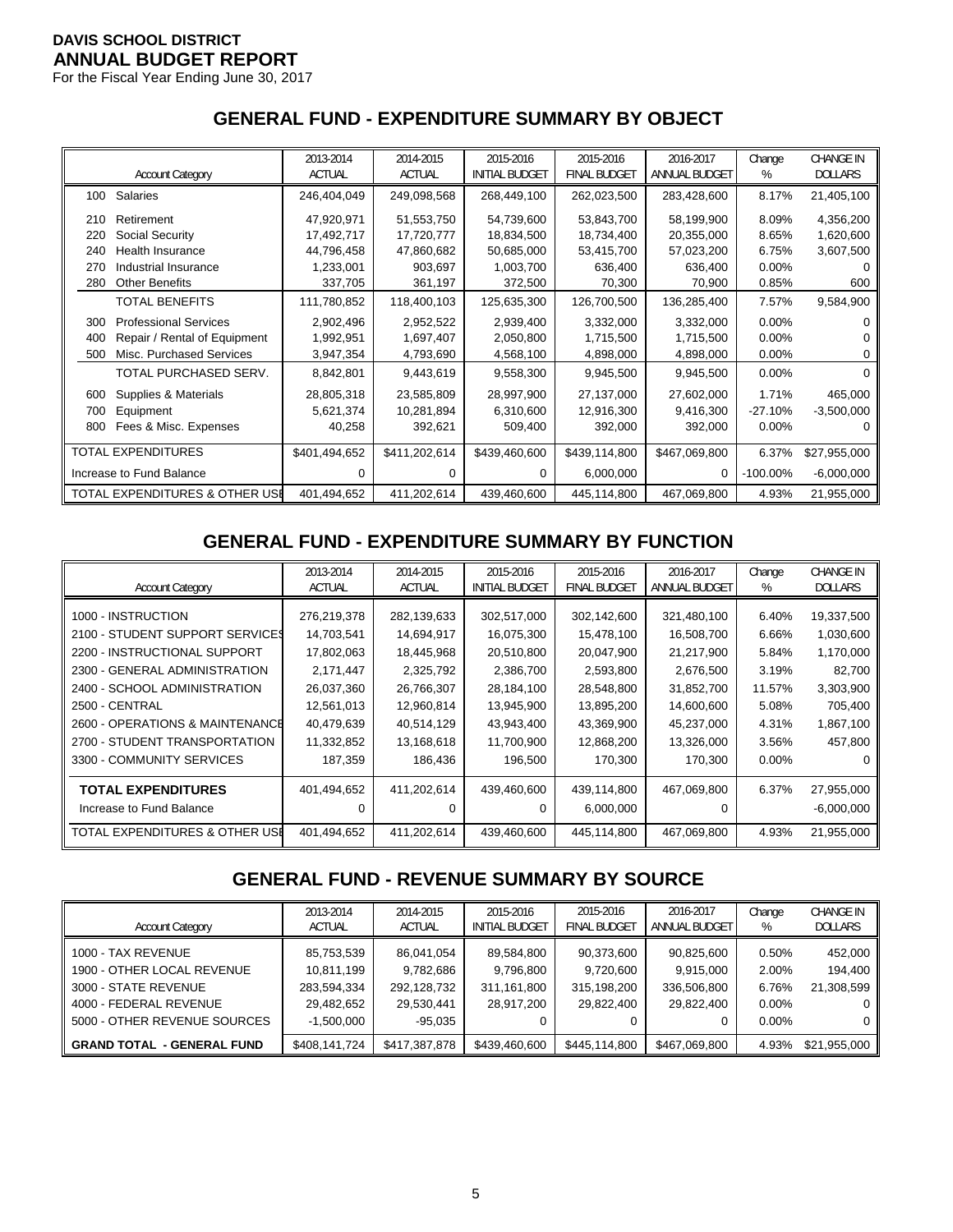For the Fiscal Year Ending June 30, 2017

# **GENERAL FUND - EXPENDITURES**

|     | <b>Account Category</b>                               | 2013-2014<br>ACTUAL | 2014-2015<br><b>ACTUAL</b> | 2015-2016<br><b>INITIAL BUDGET</b> | 2015-2016<br><b>FINAL BUDGET</b> | 2016-2017<br>ANNUAL BUDGET | Change<br>% | <b>CHANGE IN</b><br><b>DOLLARS</b> |
|-----|-------------------------------------------------------|---------------------|----------------------------|------------------------------------|----------------------------------|----------------------------|-------------|------------------------------------|
|     | 1000 - INSTRUCTION                                    |                     |                            |                                    |                                  |                            |             |                                    |
| 131 | Sal-Teachers                                          | 151,962,229         | 151,286,361                | 165,762,700                        | 159,604,700                      | 173,319,900                | 8.59%       | 13,715,200                         |
| 132 | Sal-Substitutes                                       | 2,238,458           | 2,351,173                  | 2,400,900                          | 2,472,000                        | 2,555,000                  | 3.36%       | 83,000                             |
| 160 | Sal-Teacher Assistants                                | 16,757,994          | 17,584,195                 | 18,439,100                         | 18,383,900                       | 19,903,100                 | 8.26%       | 1,519,200                          |
| 138 | Sal-Other                                             | 4,913,931           | 7,169,916                  | 5,596,000                          | 5,895,100                        | 6,130,900                  | 4.00%       | 235,800                            |
|     | <b>TOTAL SALARIES</b>                                 | 175,872,612         | 178,391,645                | 192,198,700                        | 186,355,700                      | 201,908,900                | 8.35%       | 15,553,200                         |
|     |                                                       |                     |                            |                                    |                                  |                            |             |                                    |
| 210 | Retirement                                            | 34, 173, 161        | 36,808,816                 | 38,982,800                         | 38,096,100                       | 41,208,500                 | 8.17%       | 3,112,400                          |
| 220 | Social Security                                       | 12,570,447          | 12,781,116                 | 13,600,200                         | 13,466,000                       | 14,603,300                 | 8.45%       | 1,137,300                          |
| 240 | Insurance                                             | 31,639,205          | 33,968,759                 | 35,931,200                         | 38,450,300                       | 41,159,900                 | 7.05%       | 2,709,600                          |
| 270 | <b>Workers Compensation</b>                           | 823,635             | 491,143                    | 575,500                            | 636,400                          | 636,400                    | 0.00%       | 0                                  |
| 280 | Unemployment Ins                                      | 27,099              | 44,246                     | 38,900                             | 44,300                           | 44,300                     | 0.00%       | 0                                  |
|     | <b>TOTAL BENEFITS</b>                                 | 79,233,547          | 84,094,080                 | 89,128,600                         | 90,693,100                       | 97,652,400                 | 7.67%       | 6,959,300                          |
| 300 | <b>Professional Services</b>                          | 2,156,000           | 2,142,353                  | 2,168,000                          | 2,494,400                        | 2,494,400                  | 0.00%       | 0                                  |
| 400 | Repair/Rental of Equip                                | 261,006             | 242,330                    | 284,000                            | 209,600                          | 209,600                    | 0.00%       | 0                                  |
| 500 | Misc. Purchased Services                              | 425,451             | 484,728                    | 361,300                            | 609,400                          | 609,400                    | 0.00%       | 0                                  |
|     | TOTAL PURCHASED SERV.                                 | 2,842,457           | 2,869,411                  | 2,813,300                          | 3,313,400                        | 3,313,400                  | 0.00%       | $\Omega$                           |
|     |                                                       |                     |                            |                                    |                                  |                            |             |                                    |
| 610 | Supplies                                              | 7,293,342           | 7,151,553                  | 8,124,300                          | 7,086,000                        | 7,411,000                  | 4.59%       | 325,000                            |
| 641 | <b>Textbooks</b>                                      | 5,535,836           | 1,182,442                  | 3,876,400                          | 3,762,500                        | 3,762,500                  | 0.00%       | 0                                  |
| 680 | <b>Other Material</b><br><b>TOTAL SUPPLIES</b>        | 310,142             | 374,273                    | 449,000                            | 224,100                          | 224,100                    | 0.00%       | 0                                  |
|     |                                                       | 13,139,320          | 8,708,268                  | 12,449,700                         | 11,072,600                       | 11,397,600                 | 2.94%       | 325,000                            |
| 700 | Equipment                                             | 4,817,656           | 7,576,321                  | 5,536,400                          | 10,421,200                       | 6,921,200                  | -33.59%     | $-3,500,000$                       |
| 800 | Other                                                 | 313,786             | 499,908                    | 390,300                            | 286,600                          | 286,600                    | 0.00%       | 0                                  |
|     | TOTAL INSTRUCTION                                     | 276,219,378         | 282,139,633                | 302,517,000                        | 302,142,600                      | 321,480,100                | 6.40%       | 19,337,500                         |
|     |                                                       |                     |                            |                                    |                                  |                            |             |                                    |
|     | 2100 - STUDENT SUPPORT SERVICES                       |                     |                            |                                    |                                  |                            |             |                                    |
| 141 | Sal-Social Work                                       | 703,155             | 655,366                    | 742,000                            | 570,800                          | 599,300                    | 4.99%       | 28,500                             |
| 142 | Sal-Guidance                                          | 6,848,162           | 6,810,505                  | 7,445,900                          | 7,304,600                        | 7,854,800                  | 7.53%       | 550,200                            |
| 143 | Sal-Nurses                                            | 608,778             | 624,726                    | 654,700                            | 677,000                          | 710,900                    | 5.01%       | 33,900                             |
| 144 | Sal-Psychologists                                     | 1,893,055           | 1,734,195                  | 1,959,200                          | 1,843,000                        | 1,935,200                  | 5.00%       | 92,200                             |
| 152 | Sal-Clerical                                          | 35,986              | 36,486                     | 38,300                             | 38,000                           | 39,900                     | 5.00%       | 1,900                              |
|     | <b>TOTAL SALARIES</b>                                 | 10,089,136          | 9,861,278                  | 10,840,100                         | 10,433,400                       | 11,140,100                 | 6.77%       | 706,700                            |
| 210 | Retirement                                            | 2,063,984           | 2,180,718                  | 2,453,500                          | 2,232,200                        | 2,378,800                  | 6.57%       | 146,600                            |
| 220 | Social Security                                       | 721,450             | 709,051                    | 745,000                            | 731,000                          | 787,600                    | 7.74%       | 56,600                             |
| 240 | Insurance                                             | 1,755,995           | 1,847,040                  | 1,937,000                          | 2,012,200                        | 2,132,900                  | 6.00%       | 120,700                            |
|     | 290 Other Benefits                                    | 17,231              | 15,115                     | 16,200                             | $\Omega$                         | 0                          | 0.00%       | 0                                  |
|     | <b>TOTAL BENEFITS</b>                                 | 4,558,660           | 4,751,924                  | 5,151,700                          | 4,975,400                        | 5,299,300                  | 6.51%       | 323,900                            |
|     |                                                       |                     |                            |                                    |                                  |                            |             |                                    |
|     | 300 Professional Services                             | 780                 | 5,500                      | 5,500                              | 0                                | 0                          | 0.00%       | 0                                  |
| 400 | Repair/Rental of Equip                                | 0                   | 0                          | 0                                  | 0                                | 0                          | 0.00%       | 0                                  |
|     | 500 Misc. Purchased Services<br>TOTAL PURCHASED SERV. | 26,141              | 32,764                     | 33,100                             | 31,500                           | 31,500                     | 0.00%       | 0<br>0                             |
|     |                                                       | 26,921              | 38,264                     | 38,600                             | 31,500                           | 31,500                     | 0.00%       |                                    |
|     | 600 Supplies                                          | 26,080              | 37,467                     | 39,400                             | 28,300                           | 28,300                     | 0.00%       | 0                                  |
|     | 700 Equipment                                         | 2,744               | 5,984                      | 5,500                              | 9,500                            | 9,500                      | 0.00%       | 0                                  |
|     | 800 Other                                             | 0                   | 0                          | 0                                  | 0                                | 0                          | 0.00%       | 0                                  |
|     | TOTAL STUDENT SUPPORT SERVICE                         | 14,703,541          | 14,694,917                 | 16,075,300                         | 15,478,100                       | 16,508,700                 | 6.66%       | 1,030,600                          |
|     |                                                       |                     |                            |                                    |                                  |                            |             |                                    |
|     |                                                       |                     |                            |                                    |                                  |                            |             |                                    |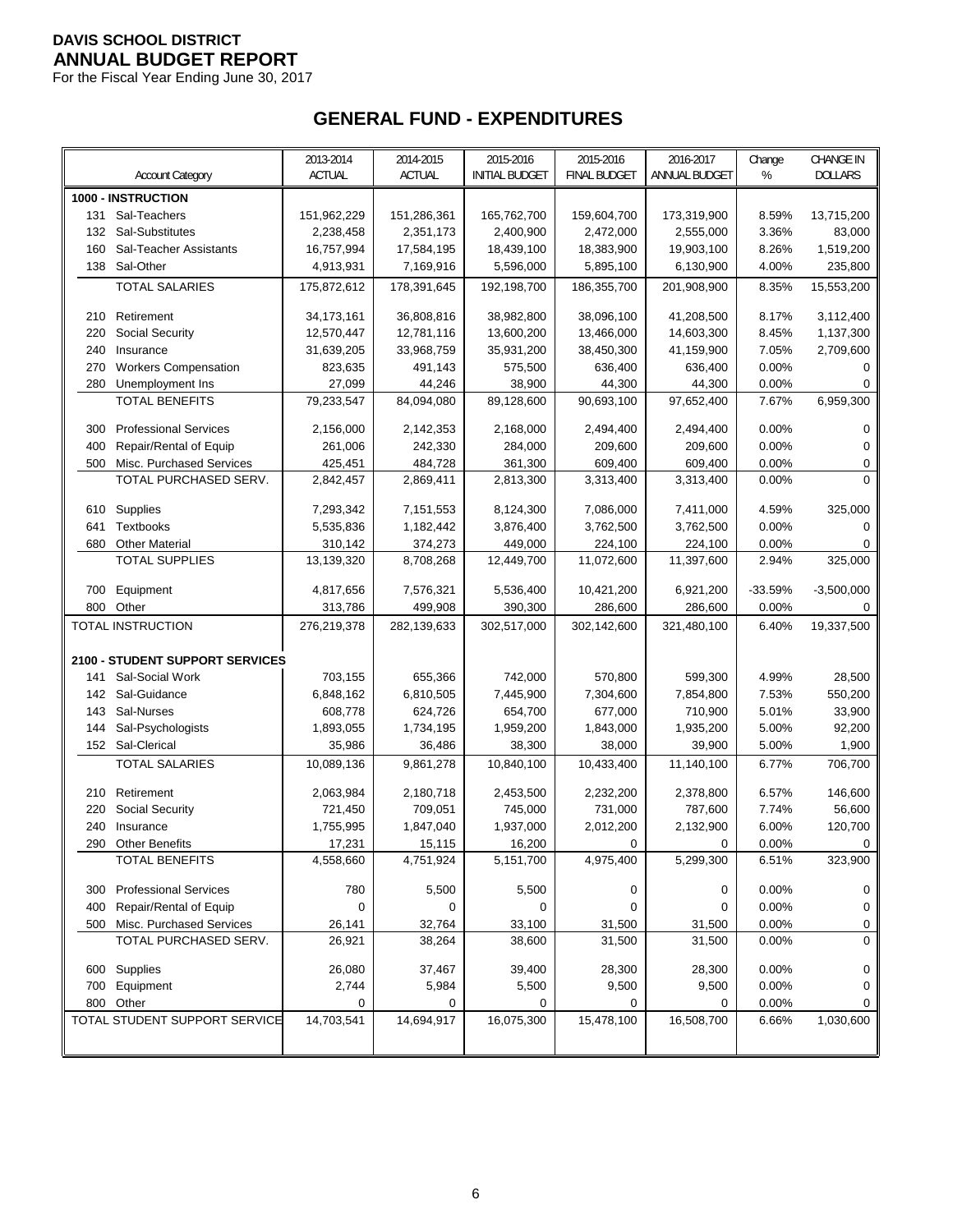For the Fiscal Year Ending June 30, 2017

|     |                                                | 2013-2014     | 2014-2015     | 2015-2016             | 2015-2016           | 2016-2017     | Change         | <b>CHANGE IN</b> |
|-----|------------------------------------------------|---------------|---------------|-----------------------|---------------------|---------------|----------------|------------------|
|     | <b>Account Category</b>                        | <b>ACTUAL</b> | <b>ACTUAL</b> | <b>INITIAL BUDGET</b> | <b>FINAL BUDGET</b> | ANNUAL BUDGET | %              | <b>DOLLARS</b>   |
|     | 2200 - INSTRUCTIONAL STAFF SUPPORT             |               |               |                       |                     |               |                |                  |
| 115 | Sal-Supervisors                                | 4,445,210     | 4,528,907     | 4,831,800             | 5,205,400           | 5,465,700     | 5.00%          | 260,300          |
| 145 | Sal-Media Certificated                         | 1,351,936     | 1,371,848     | 1,534,600             | 1,424,000           | 1,595,200     | 12.02%         | 171,200          |
| 152 | Sal-Clerical / STS                             | 3,957,231     | 4,034,419     | 5,150,300             | 4,267,500           | 4,540,900     | 6.41%          | 273,400          |
| 162 | Sal-Media Noncertified                         | 1,301,962     | 1,322,384     | 1,384,200             | 1,339,200           | 1,406,200     | 5.00%          | 67,000           |
| 138 | Pay-Other                                      | 42,659        | 60,810        | 55,600                | 126,800             | 131,900       | 4.02%          | 5,100            |
|     | <b>TOTAL SALARIES</b>                          | 11,098,998    | 11,318,368    | 12,956,500            | 12,362,900          | 13,139,900    | 6.28%          | 777,000          |
|     |                                                |               |               |                       |                     |               |                |                  |
| 210 | Retirement                                     | 2,294,415     | 2,546,775     | 2,680,200             | 2,748,900           | 2,928,300     | 6.53%          | 179,400          |
| 220 | Social Security                                | 782,892       | 808,386       | 857,700               | 867,100             | 931,500       | 7.43%          | 64,400           |
| 240 | Insurance                                      | 2,168,937     | 2,273,880     | 2,487,700             | 2,485,500           | 2,634,600     | 6.00%          | 149,100          |
| 290 | <b>Other Benefits</b>                          | 111,826       | 119,890       | 127,300               | 1,500               | 1,600         | 6.67%          | 100              |
|     | <b>TOTAL BENEFITS</b>                          | 5,358,070     | 5,748,931     | 6,152,900             | 6,103,000           | 6,496,000     | 6.44%          | 393,000          |
| 300 | <b>Professional Services</b>                   | 150,167       | 121,933       | 99,900                | 85,900              | 85,900        | 0.00%          | 0                |
| 400 | Repair/Rental of Equipment                     | 1,766         | 2,481         | 3,500                 | 0                   | 0             | 0.00%          | 0                |
| 500 | Misc. Purchased Services                       | 342,141       | 433,150       | 473,000               | 485,800             | 485,800       | 0.00%          | 0                |
|     | TOTAL PURCHASED SERV.                          | 494,074       | 557,564       | 576,400               | 571,700             | 571,700       | 0.00%          | $\overline{0}$   |
|     |                                                |               |               |                       |                     |               |                |                  |
| 610 | Supplies                                       | 385,783       | 367,931       | 369,000               | 444,500             | 444,500       | 0.00%          | 0                |
| 644 | <b>Library Books</b>                           | 390,798       | 390,724       | 385,000               | 487,900             | 487,900       | 0.00%          | 0                |
| 650 | Periodicals                                    | 7,593         | 12,299        | 15,000                | 5,900               | 5,900         | 0.00%          | 0                |
| 660 | Audio / Visual Material                        | 14,400        | 7,343         | 8,700                 | 7,000               | 7,000         | 0.00%          | 0                |
| 700 | Equipment                                      | 52,347        | 42,808        | 47,300                | 65,000              | 65,000        | 0.00%          | 0                |
|     | TOTAL INSTRUCTIONAL STAFF SUPP                 | 17,802,063    | 18,445,968    | 20,510,800            | 20,047,900          | 21,217,900    | 5.84%          | 1,170,000        |
|     |                                                |               |               |                       |                     |               |                |                  |
|     | 2300 - GENERAL ADMINISTRATION                  |               |               |                       |                     |               |                |                  |
| 114 | Sal-Administrators                             | 740,833       | 714,151       | 782,400               | 950,800             | 998,300       | 5.00%          | 47,500           |
|     | 152 Sal-Clerical                               | 209,044       | 210,677       | 221,100               | 230,800             | 242,300       | 4.98%          | 11,500           |
|     | <b>TOTAL SALARIES</b>                          | 949,877       | 924,828       | 1,003,500             | 1,181,600           | 1,240,600     | 4.99%          | 59,000           |
|     |                                                |               |               |                       |                     |               |                |                  |
| 210 | Retirement                                     | 195,143       | 204,775       | 222,600               | 250,900             | 263,400       | 4.98%          | 12,500           |
| 220 | <b>Social Security</b>                         | 55,642        | 54,665        | 60,000                | 75,800              | 79,600        | 5.01%          | 3,800            |
| 240 | Insurance                                      | 107,653       | 112,610       | 118,500               | 122,000             | 129,300       | 5.98%          | 7,300            |
| 290 | <b>Other Benefits</b><br><b>TOTAL BENEFITS</b> | 51,747        | 48,047        | 51,600                | 1,800               | 1,900         | 5.56%<br>5.26% | 100<br>23,700    |
|     |                                                | 410,185       | 420,097       | 452,700               | 450,500             | 474,200       |                |                  |
| 300 | <b>Professional Services</b>                   | 79,635        | 121,300       | 107,000               | 127,900             | 127,900       | 0.00%          | 0                |
|     | 400 Repair/Rental of Equip                     | 0             | 0             | 0                     | 0                   | 0             | $0.00\%$       | 0                |
|     | 500 Misc Services - Insurance                  | 627,386       | 730,427       | 695,900               | 696,800             | 696,800       | 0.00%          | 0                |
|     | TOTAL PURCHASED SERV.                          | 707,021       | 851,727       | 802,900               | 824,700             | 824,700       | 0.00%          | $\Omega$         |
|     |                                                |               |               |                       |                     |               |                |                  |
|     | 600 Supplies                                   | 57,708        | 70,939        | 73,800                | 81,700              | 81,700        | 0.00%          | 0                |
| 700 | Equipment                                      | 5,199         | 1,088         | 1,100                 | 1,300               | 1,300         | 0.00%          | 0                |
|     | 800 Other                                      | 41,457        | 57,113        | 52,700                | 54,000              | 54,000        | 0.00%          | 0                |
|     | TOTAL GENERAL ADMINISTRATION                   | 2,171,447     | 2,325,792     | 2,386,700             | 2,593,800           | 2,676,500     | 3.19%          | 82,700           |
|     |                                                |               |               |                       |                     |               |                |                  |
|     |                                                |               |               |                       |                     |               |                |                  |
|     |                                                |               |               |                       |                     |               |                |                  |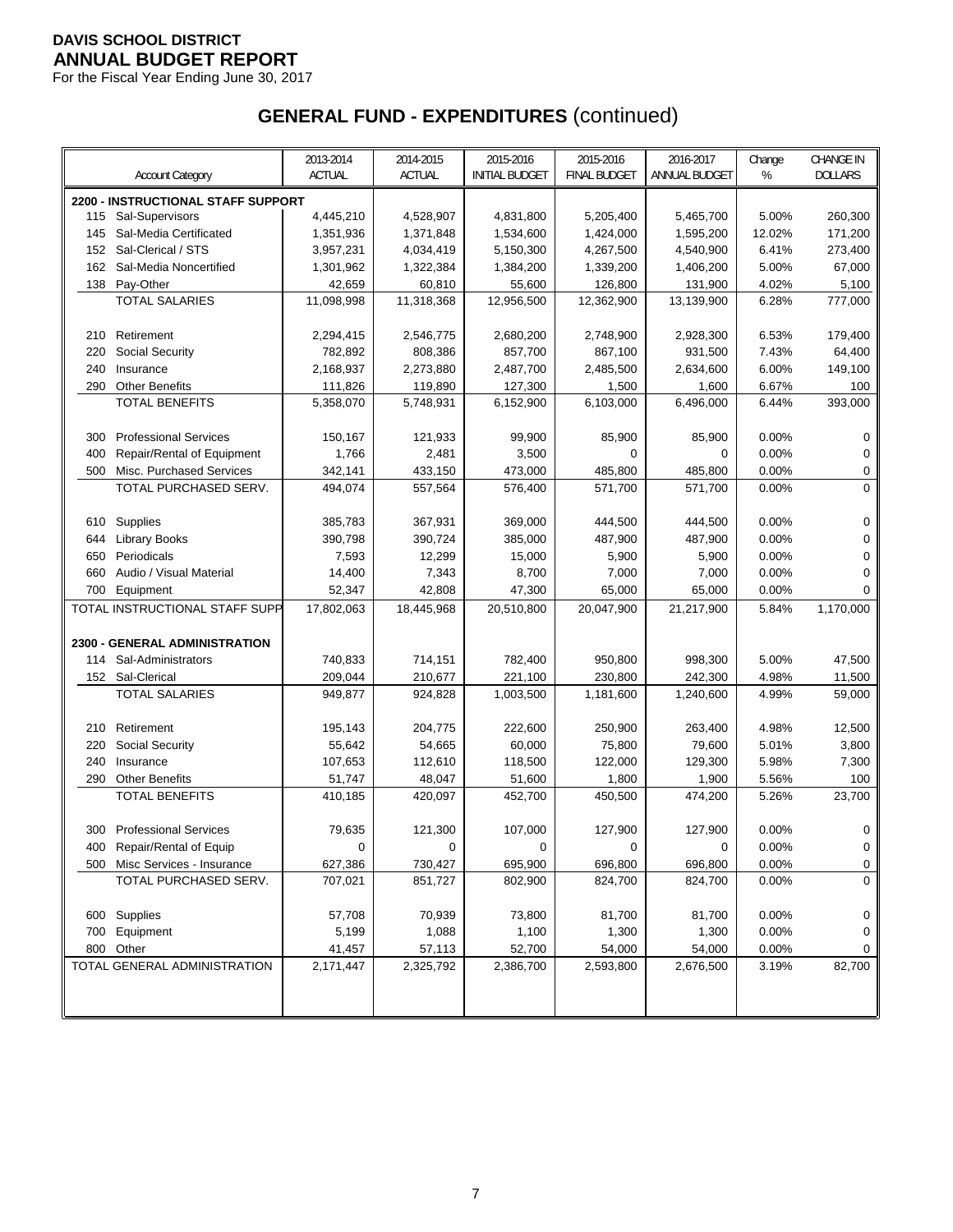For the Fiscal Year Ending June 30, 2017

|            |                                | 2013-2014          | 2014-2015          | 2015-2016             | 2015-2016           | 2016-2017          | Change         | <b>CHANGE IN</b> |
|------------|--------------------------------|--------------------|--------------------|-----------------------|---------------------|--------------------|----------------|------------------|
|            | <b>Account Category</b>        | <b>ACTUAL</b>      | <b>ACTUAL</b>      | <b>INITIAL BUDGET</b> | <b>FINAL BUDGET</b> | ANNUAL BUDGET      | %              | <b>DOLLARS</b>   |
|            | 2400 - SCHOOL ADMINISTRATION   |                    |                    |                       |                     |                    |                |                  |
| 121        | Sal-Administrators             | 12,669,750         | 12,733,733         | 13,440,600            | 13,990,600          | 16,059,100         | 14.78%         | 2,068,500        |
|            | 152 Sal-Clerical               | 4,716,374          | 4,754,749          | 4,989,600             | 4,951,300           | 5,198,900          | 5.00%          | 247,600          |
|            | <b>TOTAL SALARIES</b>          | 17,386,124         | 17,488,482         | 18,430,200            | 18,941,900          | 21,258,000         | 12.23%         | 2,316,100        |
|            |                                |                    |                    |                       |                     |                    |                |                  |
| 210        | Retirement                     | 3,629,551          | 3,958,323          | 4,162,000             | 4,322,100           | 4,860,400          | 12.45%         | 538,300          |
| 220        | <b>Social Security</b>         | 1,232,815          | 1,241,412          | 1,303,700             | 1,341,300           | 1,558,400          | 16.19%         | 217,100          |
| 240        | Insurance                      | 3,356,176          | 3,626,382          | 3,822,100             | 3,872,500           | 4,104,900          | 6.00%          | 232,400          |
| 290        | <b>Other Benefits</b>          | 392,135            | 397,439            | 412,000               | 0                   | 0                  | 0.00%          | 0                |
|            | <b>TOTAL BENEFITS</b>          | 8,610,677          | 9,223,556          | 9,699,800             | 9,535,900           | 10,523,700         | 10.36%         | 987,800          |
| 300        | <b>Professional Services</b>   | 750                | 614                | 700                   | 1,000               | 1,000              | 0.00%          | 0                |
| 500        | Misc. Purchased Services       | 21,871             | 28,583             | 30,600                | 45,900              | 45,900             | 0.00%          | 0                |
|            | TOTAL PURCHASED SERV.          | 22,621             | 29,197             | 31,300                | 46,900              | 46,900             | 0.00%          | 0                |
|            |                                |                    |                    |                       |                     |                    |                |                  |
|            | 600 Supplies                   | 0                  | 1,357              | 0                     | 200                 | 200                | 0.00%          | $\mathbf 0$      |
| 700        | Equipment                      | 0                  | 0                  | 0                     | 0                   | 0                  | 0.00%          | 0                |
| 800        | Other                          | 17,938             | 23,715             | 22,800                | 23,900              | 23,900             | 0.00%          | 0                |
|            | TOTAL SCHOOL ADMINISTRATION    | 26,037,360         | 26,766,307         | 28,184,100            | 28,548,800          | 31,852,700         | 11.57%         | 3,303,900        |
|            |                                |                    |                    |                       |                     |                    |                |                  |
|            | 2500 - CENTRAL                 |                    |                    |                       |                     |                    |                |                  |
|            | 100 Salaries                   | 7,381,346          | 7,528,187          | 8,217,800             | 8,050,300           | 8,512,800          | 5.75%          | 462,500          |
| 210        | Retirement                     | 1,534,433          | 1,673,246          | 1,760,100             | 1,815,000           | 1,923,800          | 5.99%          | 108,800          |
| 220        | <b>Social Security</b>         | 528,250            | 539,646            | 567,800               | 575,000             | 612,800            | 6.57%          | 37,800           |
| 240        | Insurance                      | 1,383,641          | 1,468,824          | 1,549,700             | 1,604,200           | 1,700,500          | 6.00%          | 96,300           |
| 290        | <b>Other Benefits</b>          | 119,840            | 109,755            | 115,000               | 600                 | 600                | 0.00%          | 0                |
|            | <b>TOTAL BENEFITS</b>          | 3,566,164          | 3,791,471          | 3,992,600             | 3,994,800           | 4,237,700          | 6.08%          | 242,900          |
|            |                                |                    |                    |                       |                     |                    |                |                  |
| 300        | <b>Professional Services</b>   | 515,644            | 561,338            | 559,000               | 623,800             | 623,800            | 0.00%          | 0                |
| 400        | Repair / Rental of Equipment   | 90,943             | 87,073             | 97,400                | 110,000             | 110,000            | 0.00%          | 0                |
| 500        | Misc. Purchased Services       | 97,623             | 122,520            | 142,000               | 130,500             | 130,500            | 0.00%          | 0                |
|            | TOTAL PURCHASED SERV.          | 704,210            | 770,931            | 798,400               | 864,300             | 864,300            | 0.00%          | $\overline{0}$   |
|            |                                |                    |                    |                       |                     |                    |                |                  |
| 600<br>700 | Supplies<br>Equipment          | 296,462<br>612,831 | 326,864<br>543,361 | 332,100<br>605,000    | 300,000<br>685,800  | 300,000<br>685,800 | 0.00%<br>0.00% | 0<br>0           |
| 800        | Other                          | 0                  | 0                  | 0                     | 0                   | 0                  | 0.00%          | 0                |
|            | TOTAL BUSINESS SUPPORT SERVICE | 12,561,013         | 12,960,814         | 13,945,900            | 13,895,200          | 14,600,600         | 5.08%          | 705,400          |
|            |                                |                    |                    |                       |                     |                    |                |                  |
|            |                                |                    |                    |                       |                     |                    |                |                  |
|            |                                |                    |                    |                       |                     |                    |                |                  |
|            |                                |                    |                    |                       |                     |                    |                |                  |
|            |                                |                    |                    |                       |                     |                    |                |                  |
|            |                                |                    |                    |                       |                     |                    |                |                  |
|            |                                |                    |                    |                       |                     |                    |                |                  |
|            |                                |                    |                    |                       |                     |                    |                |                  |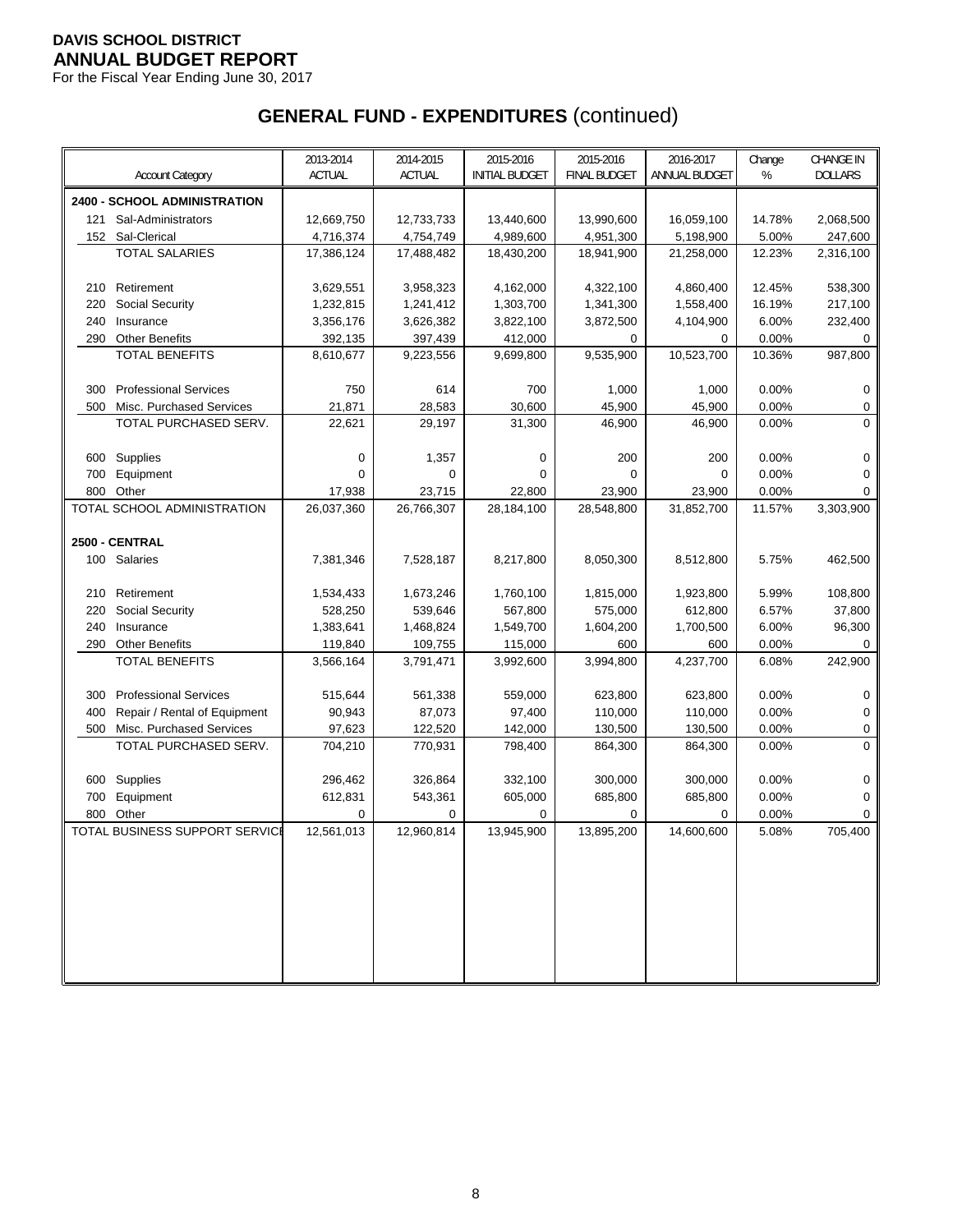For the Fiscal Year Ending June 30, 2017

|     |                                                   | 2013-2014     | 2014-2015     | 2015-2016             | 2015-2016           | 2016-2017     | Change | <b>CHANGE IN</b> |
|-----|---------------------------------------------------|---------------|---------------|-----------------------|---------------------|---------------|--------|------------------|
|     | <b>Account Category</b>                           | <b>ACTUAL</b> | <b>ACTUAL</b> | <b>INITIAL BUDGET</b> | <b>FINAL BUDGET</b> | ANNUAL BUDGET | %      | <b>DOLLARS</b>   |
|     | <b>2600 - OPERATIONS &amp; MAINTENANCE</b>        |               |               |                       |                     |               |        |                  |
|     | 152 Sal - Sec & Clerical                          | 322,805       | 364,233       | 335,100               | 333,600             | 350,300       | 5.01%  | 16,700           |
| 181 | Sal - Supervisors                                 | 522,545       | 548,234       | 595.700               | 613,500             | 644,200       | 5.00%  | 30,700           |
|     | 182 Sal - Cust/ Maint Pers                        | 16,482,407    | 16,318,615    | 17,137,500            | 17,240,400          | 18,402,400    | 6.74%  | 1,162,000        |
|     | <b>TOTAL SALARIES</b>                             | 17,327,757    | 17,231,082    | 18,068,300            | 18,187,500          | 19,396,900    | 6.65%  | 1,209,400        |
|     |                                                   |               |               |                       |                     |               |        |                  |
| 210 | Retirement                                        | 2,851,480     | 3,029,412     | 3,250,100             | 3,253,500           | 3,456,200     | 6.23%  | 202,700          |
| 220 | Social Security                                   | 1,147,062     | 1,134,261     | 1,220,700             | 1,211,100           | 1,291,700     | 6.66%  | 80,600           |
| 240 | Insurance                                         | 3,467,412     | 3,627,050     | 3,853,600             | 3,907,200           | 4,141,600     | 6.00%  | 234,400          |
| 280 | Unemployment Insurance                            | 10,719        | 10,428        | 9,900                 | 14,500              | 14,500        | 0.00%  | 0                |
| 290 | <b>Other Benefits</b>                             | 10,285        | 12,674        | 12,200                | 0                   | 0             | 0.00%  | 0                |
|     | <b>TOTAL BENEFITS</b>                             | 7,486,958     | 7,813,825     | 8,346,500             | 8,386,300           | 8,904,000     | 6.17%  | 517,700          |
|     |                                                   | 270           |               | 0                     | 0                   | 0             | 0.00%  |                  |
| 300 | <b>Professional Services</b>                      |               | 98            |                       |                     |               |        | 0                |
| 400 | Repair / Rental of Equipment                      | 1,613,141     | 1,335,650     | 1,632,900             | 1,373,500           | 1,373,500     | 0.00%  | 0                |
| 500 | Misc. Purchased Services<br>TOTAL PURCHASED SERV. | 2,125,105     | 2,684,662     | 2,575,100             | 2,651,900           | 2,651,900     | 0.00%  | 0<br>$\Omega$    |
|     |                                                   | 3,738,516     | 4,020,410     | 4,208,000             | 4,025,400           | 4,025,400     | 0.00%  |                  |
| 600 | Supplies / Utilities                              | 12,231,331    | 11,620,282    | 13,258,900            | 12,663,700          | 12,803,700    | 1.11%  | 140,000          |
| 700 | Equipment                                         | 58,358        | 49,606        | 61,700                | 107,000             | 107,000       | 0.00%  | $\Omega$         |
| 800 | Other                                             | $-363,281$    | $-221,076$    | 0                     | 0                   | 0             | 0.00%  | 0                |
|     | TOTAL OPERATIONS & MAINTENANC                     | 40,479,639    | 40,514,129    | 43,943,400            | 43,369,900          | 45,237,000    | 4.31%  | 1,867,100        |
|     |                                                   |               |               |                       |                     |               |        |                  |
|     | <b>2700 - STUDENT TRANSPORTATION</b>              |               |               |                       |                     |               |        |                  |
|     | 152 Sal - Clerical                                | 436,255       | 421,633       | 340,600               | 309,100             | 324,600       | 5.01%  | 15,500           |
| 172 | Sal - Bus Drivers                                 | 5,029,571     | 4,984,704     | 5,398,400             | 5,168,800           | 5,427,200     | 5.00%  | 258,400          |
| 173 | Sal - Mechanics                                   | 551,570       | 671,015       | 708,100               | 684,700             | 718,900       | 4.99%  | 34,200           |
| 199 | Sal - Other                                       | 179,811       | 187,164       | 189,300               | 262,900             | 276,000       | 4.98%  | 13,100           |
|     | <b>TOTAL SALARIES</b>                             | 6,197,207     | 6,264,516     | 6,636,400             | 6,425,500           | 6,746,700     | 5.00%  | 321,200          |
|     |                                                   |               |               |                       |                     |               |        |                  |
| 210 | Retirement                                        | 1,164,041     | 1,137,479     | 1,213,300             | 1,110,800           | 1,166,300     | 5.00%  | 55,500           |
| 220 | <b>Social Security</b>                            | 446,724       | 445,545       | 472,200               | 460,800             | 483,800       | 4.99%  | 23,000           |
| 240 | Insurance                                         | 917,439       | 936,137       | 985,200               | 961,800             | 1,019,500     | 6.00%  | 57,700           |
| 280 | <b>Other Benefits</b>                             | 6,189         | 16,157        | 17,600                | 7,600               | 8,000         | 5.26%  | 400              |
|     | <b>TOTAL BENEFITS</b>                             | 2,534,393     | 2,535,318     | 2,688,300             | 2,541,000           | 2,677,600     | 5.38%  | 136,600          |
|     |                                                   |               |               |                       |                     |               |        |                  |
| 400 | Repair / Rental of Equipment                      | 25,345        | 29,259        | 32,300                | 21,400              | 21,400        | 0.00%  | 0                |
| 500 | Misc. Purchased Services                          | 252,018       | 243,997       | 224,300               | 213,400             | 213,400       | 0.00%  | 0                |
|     | TOTAL PURCHASED SERV.                             | 277,363       | 273,256       | 256,600               | 234,800             | 234,800       | 0.00%  | $\mathbf 0$      |
|     |                                                   |               |               |                       |                     |               |        |                  |
| 600 | Supplies                                          | 2,244,524     | 2,023,848     | 2,045,800             | 2,033,000           | 2,033,000     | 0.00%  | 0                |
| 700 | Equipment                                         | 49,007        | 2,038,719     | 30,200                | 1,606,400           | 1,606,400     | 0.00%  | 0                |
|     | 800 Other                                         | 30,358        | 32,961        | 43,600                | 27,500              | 27,500        | 0.00%  | 0                |
|     | TOTAL STUDENT TRANSPORTATION                      | 11,332,852    | 13,168,618    | 11,700,900            | 12,868,200          | 13,326,000    | 3.56%  | 457,800          |
|     |                                                   |               |               |                       |                     |               |        |                  |
|     |                                                   |               |               |                       |                     |               |        |                  |
|     |                                                   |               |               |                       |                     |               |        |                  |
|     |                                                   |               |               |                       |                     |               |        |                  |
|     |                                                   |               |               |                       |                     |               |        |                  |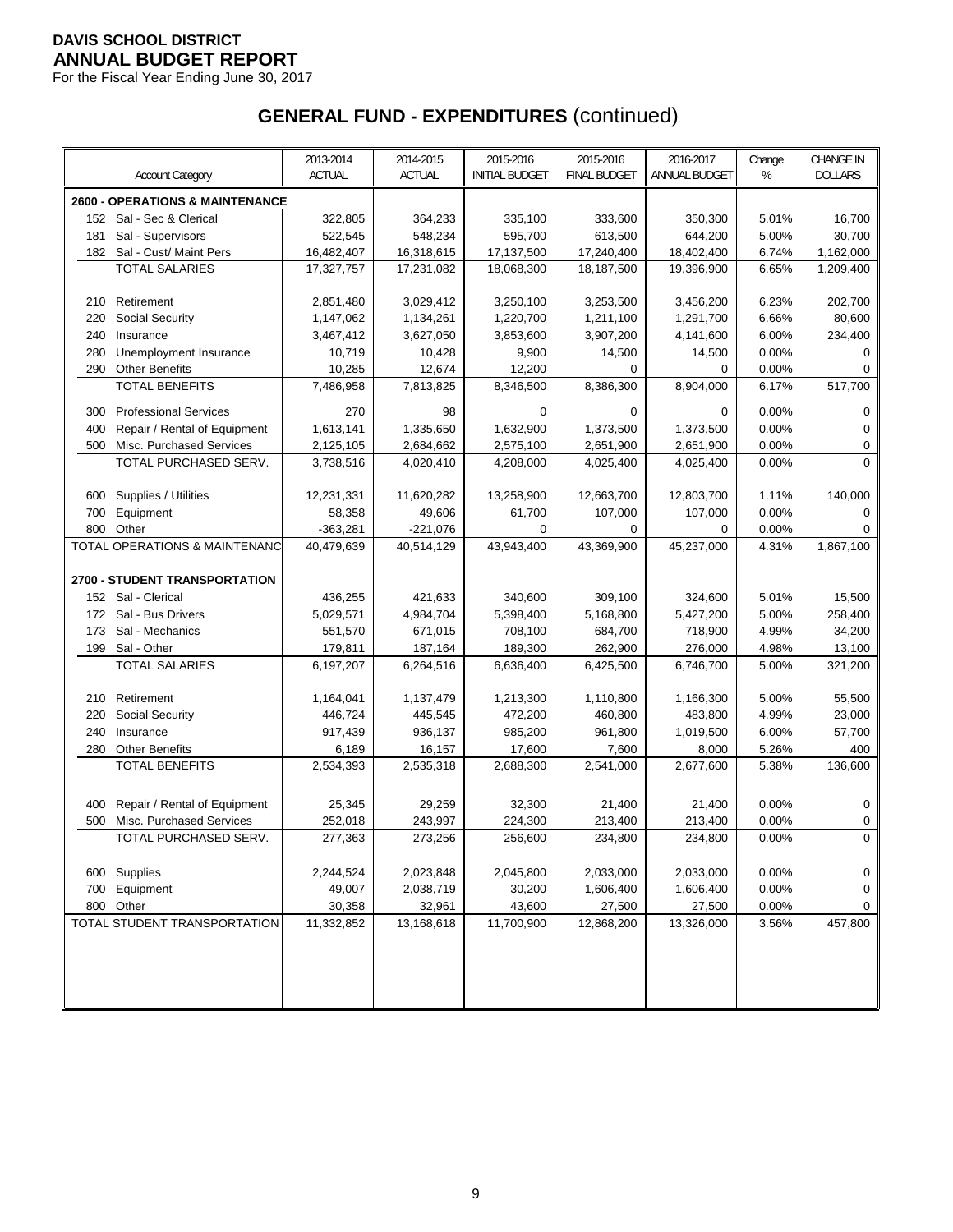For the Fiscal Year Ending June 30, 2017

| <b>Account Category</b>                   | 2013-2014<br><b>ACTUAL</b> | 2014-2015<br><b>ACTUAL</b> | 2015-2016<br><b>INITIAL BUDGET</b> | 2015-2016<br><b>FINAL BUDGET</b> | 2016-2017<br>ANNUAL BUDGET | Change<br>% | <b>CHANGE IN</b><br><b>DOLLARS</b> |
|-------------------------------------------|----------------------------|----------------------------|------------------------------------|----------------------------------|----------------------------|-------------|------------------------------------|
| <b>3300 - COMMUNITY SERVICE ACTIVITY</b>  |                            |                            |                                    |                                  |                            |             |                                    |
| Salaries<br>100                           | 100,992                    | 90,182                     | 97,600                             | 84,700                           | 84,700                     | 0.00%       | $\Omega$                           |
| Retirement<br>210                         | 14,763                     | 14,206                     | 15,000                             | 14,200                           | 14,200                     | 0.00%       | 0                                  |
| Social Security<br>220                    | 7,435                      | 6,695                      | 7,200                              | 6,300                            | 6,300                      | 0.00%       | 0                                  |
| <b>TOTAL BENEFITS</b>                     | 22,198                     | 20,901                     | 22,200                             | 20,500                           | 20,500                     | 0.00%       | 0                                  |
| Misc. Purchased Services<br>500           | 29,618                     | 32,859                     | 32,800                             | 32,800                           | 32,800                     | 0.00%       | 0                                  |
| TOTAL PURCHASED SERV.                     | 29,618                     | 32,859                     | 32,800                             | 32,800                           | 32,800                     | 0.00%       | $\Omega$                           |
| Supplies<br>600                           | 11,319                     | 18,487                     | 20,500                             | 12,200                           | 12,200                     | 0.00%       | $\Omega$                           |
| <b>Other Expenses</b><br>800              | 23,232                     | 24,007                     | 23,400                             | 20,100                           | 20,100                     | 0.00%       | 0                                  |
| <b>TOTAL COMMUNITY SERVICES</b>           | 187,359                    | 186,436                    | 196,500                            | 170,300                          | 170,300                    | 0.00%       | $\Omega$                           |
| <b>TOTAL EXPENSE-GENERAL FUND</b>         | 401,494,652                | 411,202,614                | 439,460,600                        | 439,114,800                      | 467,069,800                | 6.37%       | 27,955,000                         |
| Increase/(decrease) in Total Fund Bala    | $\Omega$                   | $\Omega$                   | 0                                  | 6,000,000                        | $\mathbf 0$                | $-100.00\%$ | $-6,000,000$                       |
| <b>TOTAL EXPENDITURES &amp; OTHER USE</b> | 401,494,652                | 411,202,614                | 439,460,600                        | 445,114,800                      | 467,069,800                | 4.93%       | 21,955,000                         |
| TOTAL REVENUE AND OTHER SOUR              | 408,141,724                | 417,387,878                | 439,460,600                        | 445,114,800                      | 467,069,800                | 4.93%       | 21,955,000                         |
| EXCESS (DEFICIT) REVENUE OVER             |                            |                            |                                    |                                  |                            |             |                                    |
| (UNDER) EXPENDITURES.                     | 6,647,072                  | 6,185,264                  | 0                                  | 0                                | 0                          |             | ∩                                  |
| FUND BALANCES, BEGINNING                  | 26,374,719                 | 33,021,791                 | 39,207,055                         | 39,207,055                       | 45,207,055                 |             | 6,000,000                          |
| <b>Budgeted Changes in Fund Balance</b>   | 0                          | 0                          | 0                                  | 6,000,000                        | 0                          |             | $-6,000,000$                       |
| FUND BALANCES, ENDING                     | \$33,021,791               | \$39,207,055               | \$39,207,055                       | \$45,207,055                     | \$45,207,055               |             | \$0                                |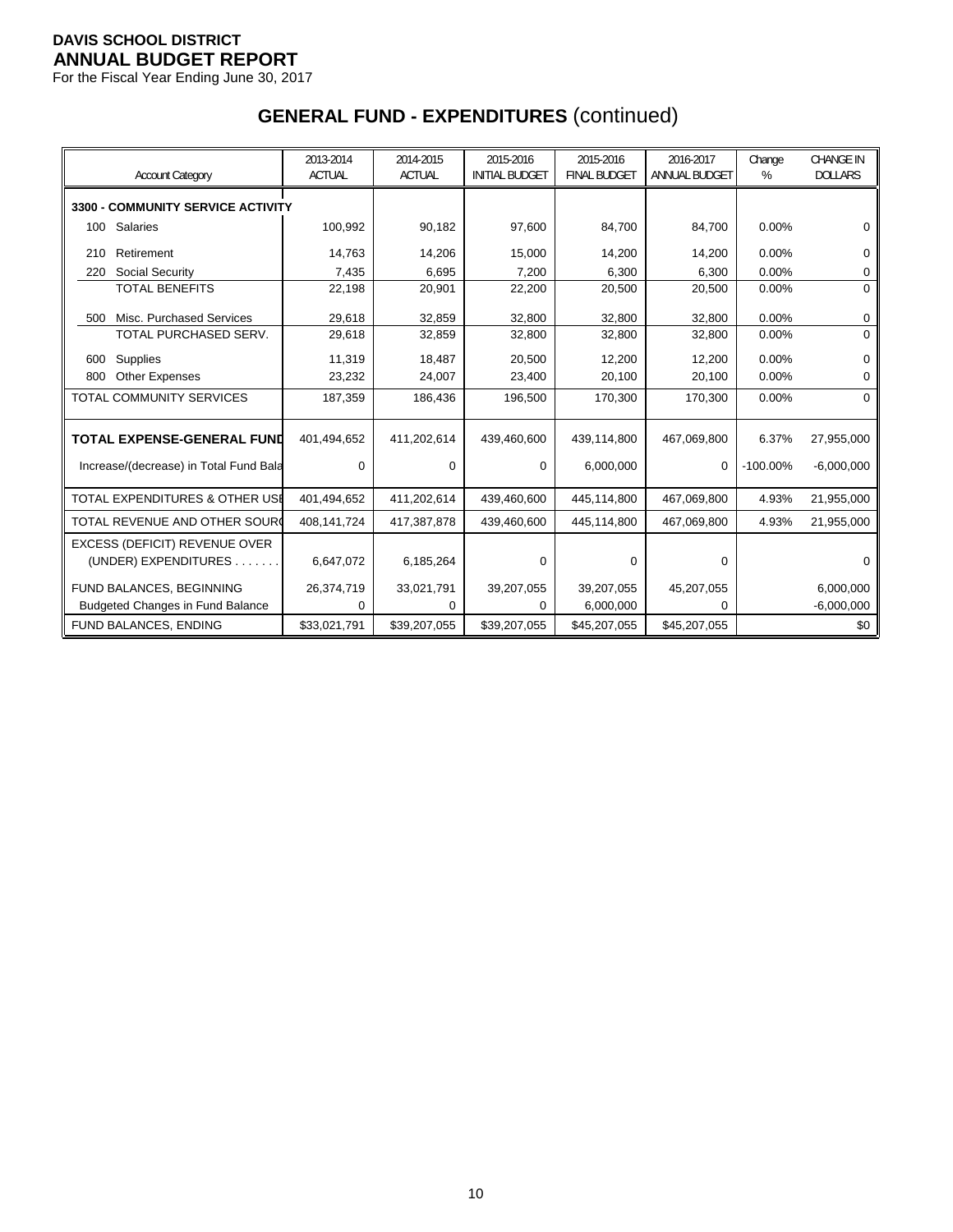For the Fiscal Year Ending June 30, 2017

# **STUDENT ACTIVITIES FUND - REVENUE**

| <b>Account Category</b>      | 2013-2014     | 2014-2015     | 2015-2016             | 2015-2016    | 2016-2017            | Change | <b>CHANGE IN</b> |
|------------------------------|---------------|---------------|-----------------------|--------------|----------------------|--------|------------------|
|                              | <b>ACTUAL</b> | <b>ACTUAL</b> | <b>INITIAL BUDGET</b> | FINAL BUDGET | <b>ANNUAL BUDGET</b> | %      | <b>DOLLARS</b>   |
| 1510 Interest on Investments | 114.418       | 118.900       | 120.000               | 183.600      | 185.500              | 1.03%  | 1,900            |
| 1700 School Fees             | 12,339,970    | 12.646.658    | 12.748.800            | 13.066.400   | 13.197.100           | 1.00%  | 130,700          |
| 1900 Other Local Revenue     | 2.584.134     | 2,610,147     | 2,687,500             | 2.530.000    | 2,555,300            | 1.00%  | 25,300           |
| II TOTAL REVENUE             | \$15,038,522  | \$15,375,705  | \$15,556,300          | \$15,780,000 | \$15,937,900         | 1.00%  | \$157,900        |

# **STUDENT ACTIVITIES FUND - EXPENDITURES**

|     | <b>Account Category</b>                 | 2013-2014<br><b>ACTUAL</b> | 2014-2015<br><b>ACTUAL</b> | 2015-2016<br><b>INITIAL BUDGET</b> | 2015-2016<br><b>FINAL BUDGET</b> | 2016-2017<br><b>ANNUAL BUDGET</b> | Change<br>% | <b>CHANGE IN</b><br><b>DOLLARS</b> |
|-----|-----------------------------------------|----------------------------|----------------------------|------------------------------------|----------------------------------|-----------------------------------|-------------|------------------------------------|
|     | 100 Salaries                            | 881,501                    | 910,406                    | 1,072,800                          | 976,000                          | 986,000                           | 1.02%       | 10,000                             |
| 210 | Retirement                              | 101,374                    | 114,261                    | 114,000                            | 121,100                          | 122,300                           | 0.99%       | 1,200                              |
| 220 | Social Security                         | 65,547                     | 68,084                     | 69,200                             | 74,400                           | 75,100                            | 0.94%       | 700                                |
| 240 | Insurance                               | 283                        | $-493$                     | 1,000                              | 300                              | 300                               | 0.00%       | 0                                  |
|     | <b>TOTAL BENEFITS</b>                   | 167,204                    | 181,852                    | 184,200                            | 195,800                          | 197,700                           | 0.97%       | 1,900                              |
| 300 | <b>Professional Services</b>            | 1,120,854                  | 1,370,831                  | 1,401,700                          | 1,465,500                        | 1,480,200                         | 1.00%       | 14,700                             |
| 500 | Misc. Purchased Services                | 585,563                    | 610,592                    | 751,300                            | 578,100                          | 583,900                           | 1.00%       | 5,800                              |
|     |                                         |                            |                            |                                    |                                  |                                   |             |                                    |
|     | TOTAL PURCHASED SERV.                   | 1,706,417                  | 1,981,423                  | 2,153,000                          | 2,043,600                        | 2,064,100                         | 1.00%       | 20,500                             |
| 600 | Supplies                                | 11,603,441                 | 11,490,476                 | 11,867,000                         | 12,200,700                       | 12,322,600                        | 1.00%       | 121,900                            |
| 700 | Furniture & Equipment                   | 111,229                    | 302,717                    | 279,300                            | 363,900                          | 367,500                           | 0.99%       | 3,600                              |
|     | <b>TOTAL EXPENDITURES</b>               | 14,469,792                 | 14,866,874                 | 15,556,300                         | 15,780,000                       | 15,937,900                        | 1.00%       | 157,900                            |
|     | TOTAL REVENUE AND OTHER SOUR            | 15,038,522                 | 15,375,705                 | 15,556,300                         | 15,780,000                       | 15,937,900                        | 1.00%       | 157,900                            |
|     | EXCESS (DEFICIT) REVENUE OVER           |                            |                            |                                    |                                  |                                   |             |                                    |
|     | (UNDER) EXPENDITURES.                   | 568,730                    | 508,831                    | 0                                  | 0                                | 0                                 |             | 0                                  |
|     |                                         |                            |                            |                                    |                                  |                                   |             |                                    |
|     | FUND BALANCE, BEGINNING                 | 9,521,190                  | 10,089,920                 | 10,598,751                         | 10,598,751                       | 10,598,751                        |             | $\Omega$                           |
|     | <b>Budgeted Changes in Fund Balance</b> | 0                          | 0                          | 0                                  | 0                                | 0                                 |             |                                    |
|     | FUND BALANCE, ENDING                    | \$10,089,920               | \$10,598,751               | \$10,598,751                       | \$10,598,751                     | \$10,598,751                      |             | \$0                                |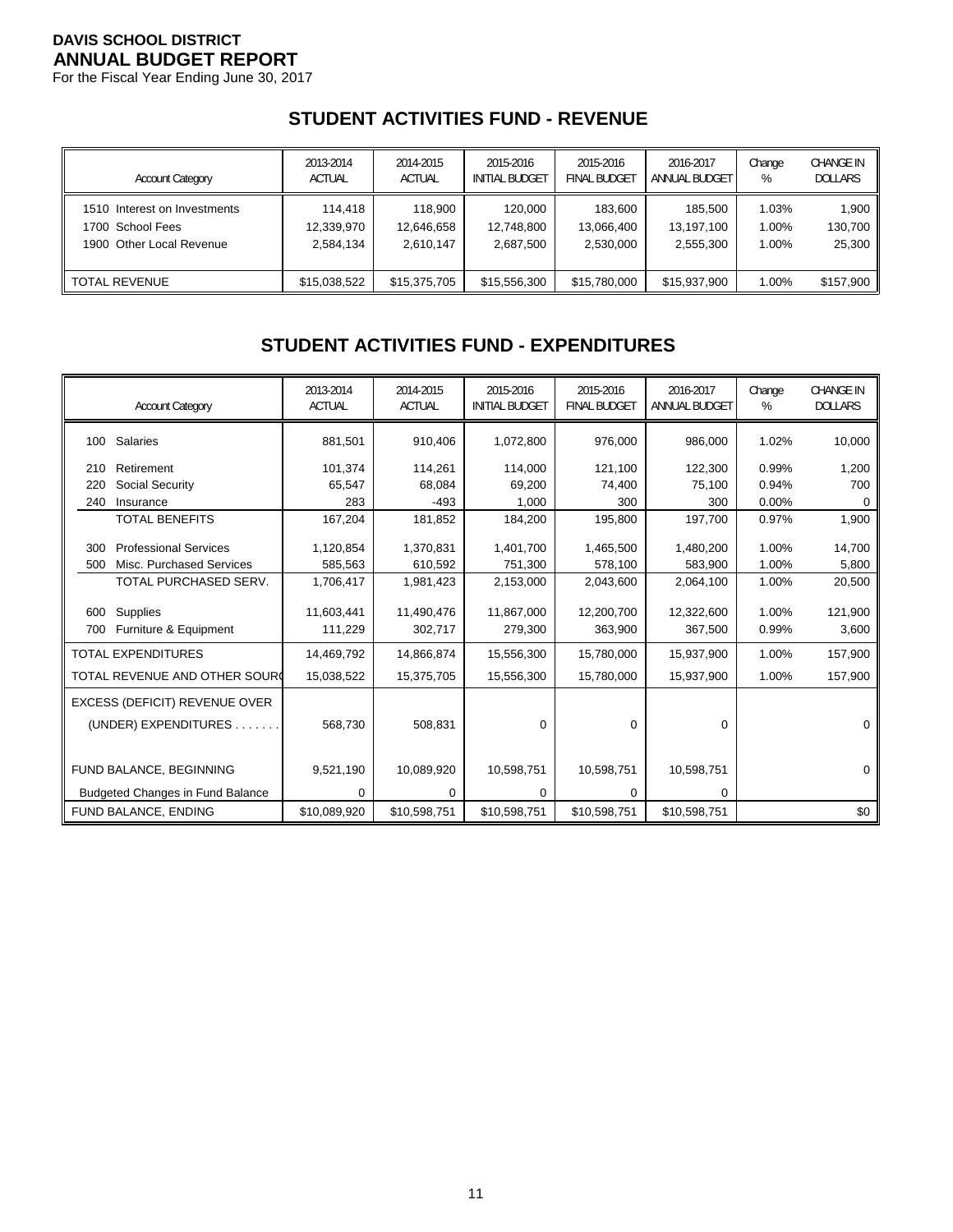For the Fiscal Year Ending June 30, 2017

# **TAX INCREMENT FUND - REVENUES**

| <b>Account Category</b>                                              | 2013-2014<br><b>ACTUAL</b> | 2014-2015<br><b>ACTUAL</b> | 2015-2016<br>INITIAL BUDGET | 2015-2016<br><b>FINAL BUDGET</b> | 2016-2017<br>ANNUAL BUDGET | Change<br>% | <b>CHANGE IN</b><br><b>DOLLARS</b> |
|----------------------------------------------------------------------|----------------------------|----------------------------|-----------------------------|----------------------------------|----------------------------|-------------|------------------------------------|
| 1000 - REVENUE LOCAL SOURCES:<br>1195 Tax Increment collected by RDA |                            | 6,599,320                  | 7,000,000                   | 7,000,000                        | 7.000.000                  | $0.00\%$    | 0'                                 |
| TOTAL REVENUE LOCAL SOURCES                                          |                            | 6,599,320                  | 7.000.000                   | 7,000,000                        | 7.000.000                  | $0.00\%$    | $0^{\circ}$                        |
| TOTAL REVENUES                                                       | \$0                        | \$6,599,320                | \$7,000,000                 | \$7,000,000                      | \$7,000,000                | $0.00\%$    | \$0                                |

#### **TAX INCREMENT FUND - EXPENDITURES**

| <b>Account Category</b>                                          | 2013-2014<br><b>ACTUAL</b> | 2014-2015<br><b>ACTUAL</b> | 2015-2016<br><b>INITIAL BUDGET</b> | 2015-2016<br><b>FINAL BUDGET</b> | 2016-2017<br><b>ANNUAL BUDGET</b> | Change<br>% | <b>CHANGE IN</b><br><b>DOLLARS</b> |
|------------------------------------------------------------------|----------------------------|----------------------------|------------------------------------|----------------------------------|-----------------------------------|-------------|------------------------------------|
| 3300 - COMMUNITY SERVICES:<br>Tax Increment used by RDA's<br>890 |                            | 6,599,320                  | 7,000,000                          | 7,000,000                        | 7,000,000                         | $0.00\%$    |                                    |
| TOTAL EXPENDITURES                                               | $\Omega$                   | 6,599,320                  | 7,000,000                          | 7,000,000                        | 7,000,000                         | $0.00\%$    | 0                                  |
| TOTAL ALL EXPENDITURES                                           |                            | 6,599,320                  | 7,000,000                          | 7,000,000                        | 7,000,000                         | $0.00\%$    | 0                                  |
| TOTAL REVENUE AND OTHER SOUR(                                    |                            | 6,599,320                  | 7,000,000                          | 7,000,000                        | 7,000,000                         | $0.00\%$    | 0                                  |
| EXCESS (DEFICIT) REVENUE OVER                                    |                            |                            |                                    |                                  |                                   |             |                                    |
| (UNDER) EXPENDITURES                                             |                            | U                          | 0                                  | $\Omega$                         | 0                                 |             | 0                                  |
| FUND BALANCES, BEGINNING                                         |                            | 0                          |                                    | $\mathbf 0$                      | 0                                 |             | 0                                  |
| <b>Budgeted Changes in Fund Balance</b>                          |                            |                            | 0                                  | $\Omega$                         | 0                                 |             | 0                                  |
| FUND BALANCES, ENDING                                            | \$0                        | \$0                        | \$0                                | \$0                              | \$0                               |             | \$0                                |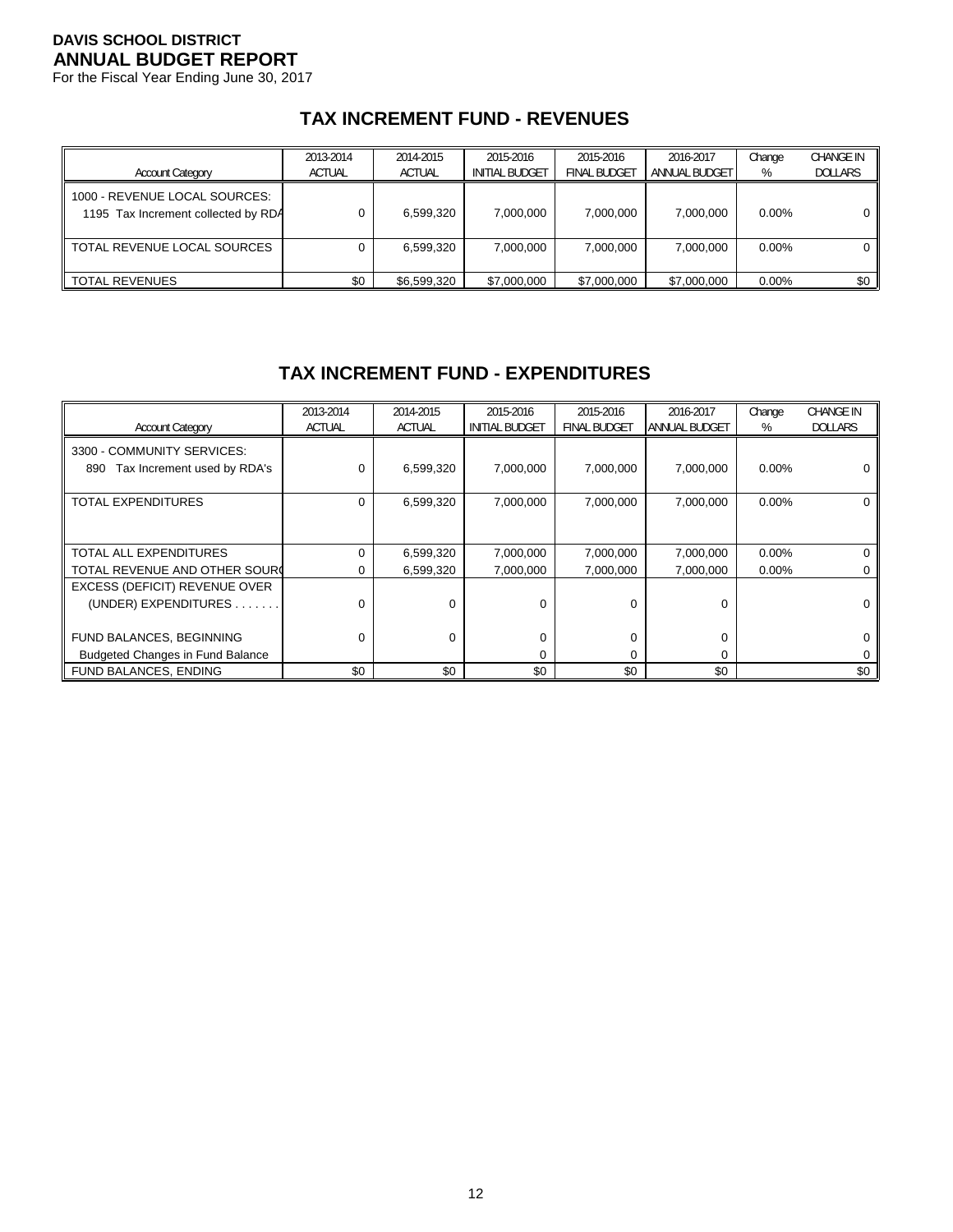For the Fiscal Year Ending June 30, 2017

# **CAPITAL OUTLAY FUND - REVENUES**

| <b>Account Category</b>                   | 2013-2014<br><b>ACTUAL</b> | 2014-2015<br><b>ACTUAL</b> | 2015-2016<br><b>INITIAL BUDGET</b> | 2015-2016<br><b>FINAL BUDGET</b> | 2016-2017<br><b>ANNUAL BUDGET</b> | Change<br>% | <b>CHANGE IN</b><br><b>DOLLARS</b> |
|-------------------------------------------|----------------------------|----------------------------|------------------------------------|----------------------------------|-----------------------------------|-------------|------------------------------------|
| 1000 - REVENUE LOCAL SOURCES:             |                            |                            |                                    |                                  |                                   |             |                                    |
| 1120 Cap Outlay/Debt Serv Levy            | 16,966,652                 | 16,947,480                 | 17,234,600                         | 18,072,600                       | 18,108,700                        | 0.20%       | 36,100                             |
| 1500 Earnings on Investments              | 238.620                    | 177.810                    | 241.600                            | 480.000                          | 480.000                           | 0.00%       |                                    |
| Other Local Revenue<br>1900               | 241,141                    | 185,688                    | 141,200                            | 175,700                          | 175,700                           | 0.00%       |                                    |
| TOTAL REVENUE LOCAL SOURCES               | 17,446,413                 | 17,310,978                 | 17,617,400                         | 18,728,300                       | 18,764,400                        | 0.19%       | 36,100                             |
|                                           |                            |                            |                                    |                                  |                                   |             |                                    |
| 3000 - REVENUE STATE SOURCES              |                            |                            |                                    |                                  |                                   |             |                                    |
| 3900 Other State Sources                  | 73.514                     | 73,520                     | $\Omega$                           | 0                                | 0                                 | 0.00%       |                                    |
| 3650 Capital Outlay Equalization          | 559,784                    | 223,949                    | 3,609,500                          | 3,910,400                        | 4,169,200                         | 6.6%        | 258,800                            |
| 3650 Charter School - Local Repl          | $-1,440,839$               | U                          | 0                                  | 0                                | <sup>0</sup>                      | 0.00%       |                                    |
| TOTAL REVENUE STATE SOURCES               | $-807,541$                 | 297,469                    | 3,609,500                          | 3,910,400                        | 4,169,200                         | 6.62%       | 258,800                            |
|                                           |                            |                            |                                    |                                  |                                   |             |                                    |
| TOTAL REVENUE CAPITAL OUTLAY              | 16,638,872                 | 17,608,447                 | 21,226,900                         | 22,638,700                       | 22,933,600                        | 1.30%       | 294,900                            |
| 5000 - OTHER FINANCING SOURCES:           |                            |                            |                                    |                                  |                                   |             |                                    |
| 5100 Sale of Bonds                        | 25,000,000                 | 40,000,000                 | 37,500,000                         | 68,500,000                       | 70,000,000                        | 2.19%       | 1,500,000                          |
| Sale of Fixed Assets<br>5300              | 388,800                    | 10,225                     | 0                                  | 0                                | <sup>0</sup>                      | $0.00\%$    |                                    |
| 5500 Bond Premium                         | 468,930                    | 1,138,631                  | 0                                  | 600.000                          | 0                                 | $-100.00\%$ | $-600,000$                         |
| 5800 Decrease to Fund Balance             | O                          | 0                          | 0                                  | 25,000,000                       | 0                                 | $-100.00\%$ | $-25,000,000$                      |
|                                           |                            |                            |                                    |                                  |                                   |             |                                    |
| TOTAL OTHER FINANCING SOURCES             | 25,857,730                 | 41,148,856                 | 37,500,000                         | 94,100,000                       | 70,000,000                        | $-25.61%$   | $-24,100,000$                      |
| <b>TOTAL REVENUE &amp; OTHER FINANCIN</b> | \$42.496.602               | \$58,757,303               | \$58,726,900                       | \$116.738.700                    | \$92.933.600                      | -20.39%     | $-$ \$23,805,100                   |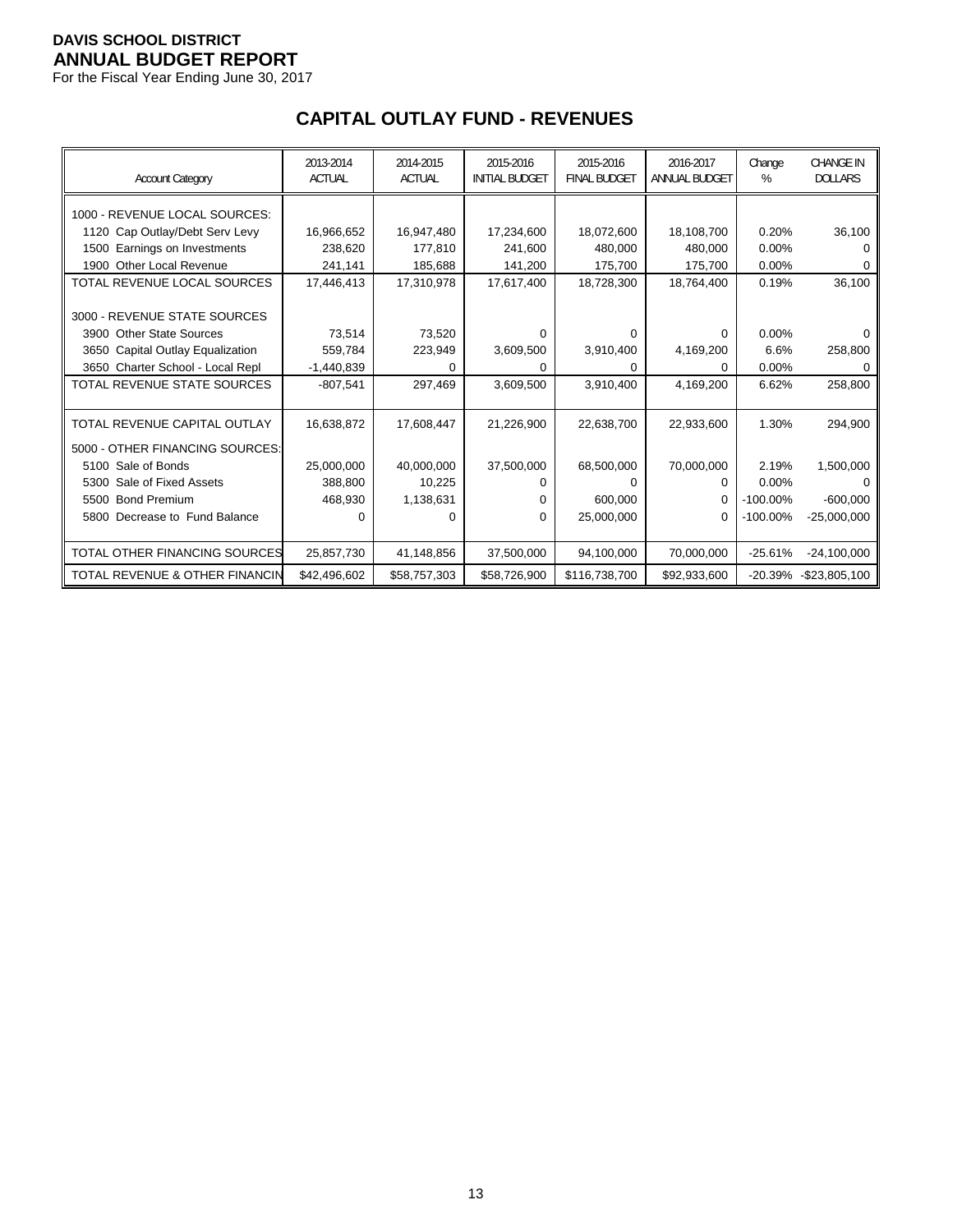For the Fiscal Year Ending June 30, 2017

# **CAPITAL OUTLAY FUND - EXPENDITURES**

|     | <b>Account Category</b>                 | 2013-2014<br><b>ACTUAL</b> | 2014-2015<br><b>ACTUAL</b> | 2015-2016<br><b>INITIAL BUDGET</b> | 2015-2016<br><b>FINAL BUDGET</b> | 2016-2017<br>ANNUAL BUDGET | Change<br>$\%$ | <b>CHANGE IN</b><br><b>DOLLARS</b> |
|-----|-----------------------------------------|----------------------------|----------------------------|------------------------------------|----------------------------------|----------------------------|----------------|------------------------------------|
|     | 4000 - FACILITY ACQUISITION:            |                            |                            |                                    |                                  |                            |                |                                    |
| 100 | Salaries                                | 757,403                    | 737,469                    | 791,200                            | 592,700                          | 622,300                    | 4.99%          | 29,600                             |
| 210 | Retirement                              | 164,182                    | 168,753                    | 185,200                            | 137,000                          | 143,900                    | 5.04%          | 6,900                              |
| 220 | Social Security                         | 55,078                     | 52,999                     | 58,000                             | 42,600                           | 44,700                     | 4.93%          | 2,100                              |
| 240 | Health Insurance                        | 121,235                    | 113,544                    | 126,600                            | 86,700                           | 91,900                     | 6.00%          | 5,200                              |
| 290 | <b>Other Benefits</b>                   | 14,347                     | 19,343                     | 19,000                             | $\mathbf 0$                      | 0                          | 0.00%          | $\Omega$                           |
|     | <b>TOTAL BENEFITS</b>                   | 354,842                    | 354,639                    | 388,800                            | 266,300                          | 280,500                    | 5.33%          | 14,200                             |
|     |                                         |                            |                            |                                    |                                  |                            |                |                                    |
| 300 | <b>Professional Services</b>            | 1,673,154                  | 3,473,071                  | 2,100,000                          | 10,000,000                       | 10,000,000                 | 0.00%          | $\Omega$                           |
| 400 | <b>Contractor Services</b>              | 22,890,636                 | 21,556,946                 | 39,617,500                         | 78,981,700                       | 66,155,200                 | $-16.24%$      | $-12,826,500$                      |
| 500 | Misc. Purchased Services                | 16,753                     | 31,584                     | 32,000                             | 78,200                           | 78,200                     | 0.00%          | 0                                  |
|     | TOTAL PURCHASED SERV.                   | 24,580,543                 | 25,061,601                 | 41,749,500                         | 89,059,900                       | 76,233,400                 | $-14.40%$      | $-12,826,500$                      |
|     |                                         |                            |                            |                                    |                                  |                            |                |                                    |
| 600 | Supplies & Materials                    | 4,150,673                  | 3,526,899                  | 2,500,000                          | 10,000,000                       | 2,500,000                  | $-75.00%$      | $-7,500,000$                       |
| 710 | Land & Improvements                     | 1,433,113                  | 4,480,369                  | 2,000,000                          | 10,000,000                       | 2,000,000                  | $-80.00%$      | $-8,000,000$                       |
| 732 | Vehicles                                | 1,003,156                  | 415,003                    | 2,000,000                          | 400,000                          | 2,000,000                  | 400.00%        | 1,600,000                          |
| 733 | <b>Furniture &amp; Fixtures</b>         | 559,957                    | 1,210,050                  | 1,000,000                          | 600,000                          | 1,000,000                  | 66.67%         | 400,000                            |
| 749 | Other Equipment                         | 3,597,123                  | 2,159,958                  | 5,000,000                          | 2,500,000                        | 5,000,000                  | 100.00%        | 2,500,000                          |
| 750 | Materials & Books                       | 60,309                     | 329,250                    | 1,000,000                          | 1,000,000                        | 1,000,000                  | 0.00%          | 0                                  |
|     | <b>TOTAL LAND &amp; EQUIPMENT</b>       | 6,653,658                  | 8,594,630                  | 11,000,000                         | 14,500,000                       | 11,000,000                 | $-24.14%$      | $-3,500,000$                       |
| 800 | <b>Other Expenses</b>                   | 499,246                    | 2,201,085                  | 2,297,400                          | 2,319,800                        | 2,297,400                  | $-0.97%$       | $-22,400$                          |
| 840 | Debt Service - Principal                | 248,290                    | $\Omega$                   | $\Omega$                           | $\Omega$                         | $\Omega$                   | 0.00%          | $\Omega$                           |
|     | TOTAL EXPENSE FACIL. ACQUISITION        | 37,244,655                 | 40,476,323                 | 58,726,900                         | 116,738,700                      | 92,933,600                 | $-20.39%$      | $-23,805,100$                      |
|     | <b>Interfund Transfer</b>               | 0                          | $\pmb{0}$                  | 0                                  | 0                                | 0                          | 0.00%          | $\mathbf 0$                        |
|     | Increase to Fund Balance                | 0                          | $\Omega$                   | 0                                  | $\mathbf 0$                      | $\Omega$                   | 0.00%          | $\Omega$                           |
|     | TOTAL ALL EXPENDITURES                  | 37,244,655                 | 40,476,323                 | 58,726,900                         | 116,738,700                      | 92,933,600                 | $-20.39%$      | $-23,805,100$                      |
|     |                                         |                            |                            |                                    |                                  |                            |                |                                    |
|     | TOTAL REVENUE AND OTHER SOUR            | 42,496,602                 | 58,757,303                 | 58,726,900                         | 116,738,700                      | 92,933,600                 | $-20.39%$      | $-23,805,100$                      |
|     | <b>EXCESS (DEFICIT) REVENUE OVER</b>    |                            |                            |                                    |                                  |                            |                |                                    |
|     | (UNDER) EXPENDITURES                    | 5,251,947                  | 18,280,980                 | 0                                  | 0                                | 0                          |                | $\Omega$                           |
|     | FUND BALANCES, BEGINNING                | 40,858,463                 | 46,110,410                 | 64,391,390                         | 64,391,390                       | 39,391,390                 |                | $-25,000,000$                      |
|     | <b>Budgeted Changes in Fund Balance</b> | 0                          | $\Omega$                   | 0                                  | $-25,000,000$                    | $\Omega$                   |                | 25,000,000                         |
|     | FUND BALANCES, ENDING                   | \$46,110,410               | \$64,391,390               | \$64,391,390                       | \$39,391,390                     | \$39,391,390               |                | \$0                                |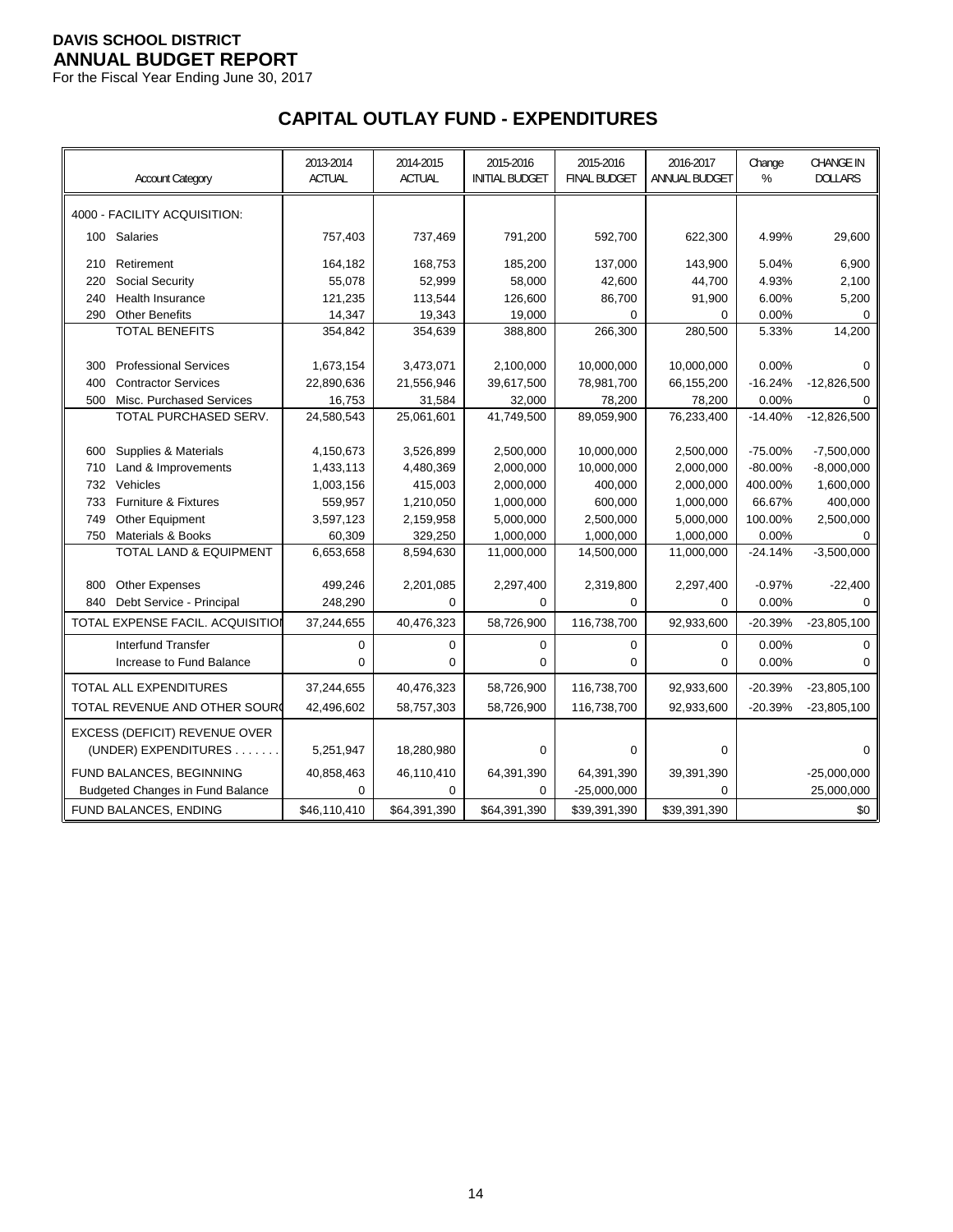For the Fiscal Year Ending June 30, 2017

# **DEBT SERVICE FUND - REVENUE**

| <b>Account Category</b>           | 2013-2014<br><b>ACTUAL</b> | 2014-2015<br><b>ACTUAL</b> | 2015-2016<br><b>INITIAL BUDGET</b> | 2015-2016<br><b>FINAL BUDGET</b> | 2016-2017<br>ANNUAL BUDGET | Change<br>% | <b>CHANGE IN</b><br><b>DOLLARS</b> |
|-----------------------------------|----------------------------|----------------------------|------------------------------------|----------------------------------|----------------------------|-------------|------------------------------------|
|                                   |                            |                            |                                    |                                  |                            |             |                                    |
| 1000 - REVENUE LOCAL SOURCES:     |                            |                            |                                    |                                  |                            |             |                                    |
| 1122 General Obligation Debt Levy | 43,018,996                 | 46,551,253                 | 48,311,500                         | 47,939,510                       | 48,311,585                 | 0.78%       | 372,075                            |
|                                   |                            |                            |                                    |                                  |                            |             |                                    |
| TOTAL REVENUE LOCAL SOURCES       | 43,018,996                 | 46,551,253                 | 48,311,500                         | 47,939,510                       | 48,311,585                 | 0.78%       | 372,075                            |
|                                   |                            |                            |                                    |                                  |                            |             |                                    |
| 4000 - REVENUE FEDERAL SOURCES    |                            |                            |                                    |                                  |                            |             |                                    |
| 4900 Build America Bond Subsidy   | 1,028,279                  | 1,021,879                  | 1,021,900                          | 1,027,390                        | 1,027,390                  | $0.00\%$    |                                    |
| TOTAL REVENUE FEDERAL SOURCE:     | 1,028,279                  | 1,021,879                  | 1,021,900                          | 1,027,390                        | 1,027,390                  | $0.00\%$    | 0                                  |
|                                   |                            |                            |                                    |                                  |                            |             |                                    |
| 5000 - OTHER FINANCING SOURCES:   |                            |                            |                                    |                                  |                            |             |                                    |
| 5500 Refunding Bond Premium/Escro | ∩                          |                            |                                    | 0                                | $\Omega$                   | $0.00\%$    |                                    |
| 5800 Fund Balance                 | ∩                          | 0                          |                                    | 0                                | 2,486,225                  | 100.00%     | 2,486,225                          |
| TOTAL OTHER FINANCING SOURCES     | $\Omega$                   | 0                          | $\Omega$                           | $\Omega$                         | 2,486,225                  | 100.00%     | 2,486,225                          |
| TOTAL REVENUE & OTHER FINANCIN    | \$44,047,275               | \$47,573,132               | \$49,333,400                       | \$48,966,900                     | \$51,825,200               | 5.84%       | \$2,858,300                        |

## **DEBT SERVICE FUND - EXPENDITURES**

| <b>Account Category</b>                 | 2013-2014<br><b>ACTUAL</b> | 2014-2015<br><b>ACTUAL</b> | 2015-2016<br><b>INITIAL BUDGET</b> | 2015-2016<br><b>FINAL BUDGET</b> | 2016-2017<br>ANNUAL BUDGET | Change<br>% | <b>CHANGE IN</b><br><b>DOLLARS</b> |
|-----------------------------------------|----------------------------|----------------------------|------------------------------------|----------------------------------|----------------------------|-------------|------------------------------------|
|                                         |                            |                            |                                    |                                  |                            |             |                                    |
|                                         |                            |                            |                                    |                                  |                            |             |                                    |
| 5000 - DEBT SERVICE:                    |                            |                            |                                    |                                  |                            |             |                                    |
| 830<br>Interest                         | 17,792,815                 | 17,468,199                 | 17,593,400                         | 14,986,868                       | 16,660,115                 | 11.16%      | 1,673,247                          |
| <b>Principal Payment</b><br>840         | 26,246,710                 | 26,975,000                 | 31,440,000                         | 33,230,000                       | 34,865,000                 | 4.92%       | 1,635,000                          |
| Other<br>890                            | 7,750                      | 7,400                      | 300,000                            | 750,032                          | 300,085                    | $-59.99%$   | $-449,947$                         |
| TOTAL EXPENSE DEBT SERVICE              | 44,047,275                 | 44,450,599                 | 49,333,400                         | 48,966,900                       | 51,825,200                 | 5.84%       | 2,858,300                          |
|                                         |                            |                            |                                    |                                  |                            |             |                                    |
| 6000 - OTHER FINANCING USES:            |                            |                            |                                    |                                  |                            |             |                                    |
| Increase to Fund Balance<br>945         | $\Omega$                   | 0                          | 0                                  | $\Omega$                         | $\Omega$                   | 0.00%       |                                    |
| <b>TOTAL ALL EXPENDITURES</b>           | 44,047,275                 | 44,450,599                 | 49,333,400                         | 48,966,900                       | 51,825,200                 | 5.84%       | 2,858,300                          |
| TOTAL REVENUE AND OTHER SOURC           | 44,047,275                 | 47,573,132                 | 49,333,400                         | 48,966,900                       | 51,825,200                 | 5.84%       | 2,858,300                          |
| EXCESS (DEFICIT) REVENUE OVER           |                            |                            |                                    |                                  |                            |             |                                    |
| (UNDER) EXPENDITURES.                   | $\Omega$                   | 3,122,533                  | 0                                  | $\Omega$                         | 0                          |             |                                    |
|                                         |                            |                            |                                    |                                  |                            |             |                                    |
| FUND BALANCES, BEGINNING                | $\Omega$                   | 0                          | 3,122,533                          | 3,122,533                        | 3,122,533                  |             |                                    |
| <b>Budgeted Changes in Fund Balance</b> |                            |                            |                                    | 0                                | $-2,486,225$               |             | $-2,486,225$                       |
| FUND BALANCES, ENDING                   | \$0                        | \$3,122,533                | \$3,122,533                        | \$3,122,533                      | \$636,308                  |             | $-$2,486,225$                      |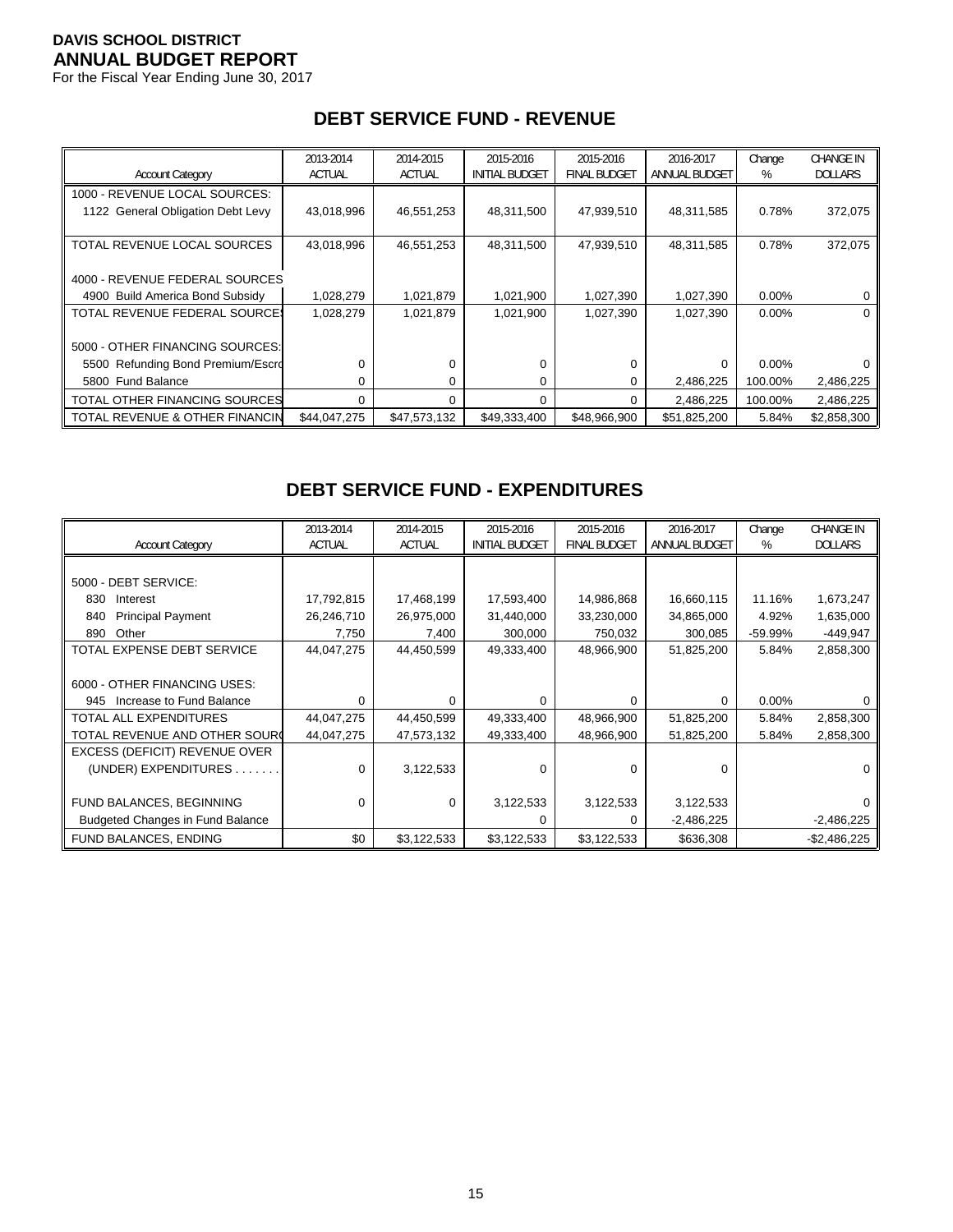For the Fiscal Year Ending June 30, 2017

# **NUTRITION SERVICES FUND - REVENUE**

|                                      | 2013-2014     | 2014-2015     | 2015-2016             | 2015-2016           | 2016-2017     | Change   | <b>CHANGE IN</b> |
|--------------------------------------|---------------|---------------|-----------------------|---------------------|---------------|----------|------------------|
| <b>Account Category</b>              | <b>ACTUAL</b> | <b>ACTUAL</b> | <b>INITIAL BUDGET</b> | <b>FINAL BUDGET</b> | ANNUAL BUDGET | %        | <b>DOLLARS</b>   |
| 1000 - REVENUE LOCAL SOURCES:        |               |               |                       |                     |               |          |                  |
| 1610 Sales to Pupils                 | 7,588,551     | 7,558,576     | 8,181,600             | 7,702,100           | 7,779,100     | 1.00%    | 77,000           |
| Sales to Adults<br>1620              | 195,086       | 179,290       | 245,700               | 195,600             | 197,600       | 1.02%    | 2,000            |
| 1690 Other Local Revenue             | 537,229       | 576,327       | 559,800               | 590,900             | 596,800       | 1.00%    | 5,900            |
| TOTAL REVENUE LOCAL SOURCES          | 8,320,866     | 8,314,193     | 8,987,100             | 8,488,600           | 8,573,500     | 1.00%    | 84,900           |
| 3000 - REVENUE STATE SOURCES         |               |               |                       |                     |               |          |                  |
| 3770 State School Lunch              | 3,724,074     | 4,161,045     | 4,027,500             | 4,027,500           | 4,067,800     | 1.00%    | 40,300           |
| TOTAL REVENUE STATE SOURCES          | 3,724,074     | 4,161,045     | 4,027,500             | 4,027,500           | 4,067,800     | 1.00%    | 40,300           |
| 4000- REVENUE FEDERAL SOURCES:       |               |               |                       |                     |               |          |                  |
| Lunch Reimbursement<br>4571          | 2,011,849     | 1,987,740     | 2,089,200             | 2,100,200           | 2,121,200     | 1.00%    | 21,000           |
| 4572 Free / Reduced Price            | 6,195,206     | 6,202,523     | 6,282,200             | 6,199,200           | 6,261,200     | 1.00%    | 62,000           |
| 4574 Breakfast Reimbursement         | 2,217,145     | 1,411,871     | 2,240,400             | 1,450,900           | 1,465,400     | 1.00%    | 14,500           |
| 4576 Federal Food Commodities        | 1,546,348     | 1,519,624     | 1,616,000             | 1,600,000           | 1,616,000     | 1.00%    | 16,000           |
| Summer Program Reimburs.<br>4577     | 151,599       | 4,960         | 237,800               | 20,000              | 20,200        | 1.00%    | 200              |
| <b>TOTAL REVENUE FEDERAL SOURCE:</b> | 12,122,147    | 11,126,718    | 12,465,600            | 11,370,300          | 11,484,000    | 1.00%    | 113,700          |
| TOTAL REVENUE FOOD SERVICE FUI       | 24,167,087    | 23,601,956    | 25,480,200            | 23,886,400          | 24,125,300    | 1.00%    | 238,900          |
| 5200 Change in Net Assets            | 0             | 0             | 0                     | 0                   | 0             | $0.00\%$ | 0                |
| TOTAL AVAILABLE RESOURCES            | \$24,167,087  | \$23,601,956  | \$25,480,200          | \$23,886,400        | \$24,125,300  | 1.00%    | \$238,900        |

#### **NUTRITION SERVICES FUND - EXPENDITURES**

|     |                                        | 2013-2014     | 2014-2015     | 2015-2016             | 2015-2016           | 2016-2017            | Change    | <b>CHANGE IN</b> |
|-----|----------------------------------------|---------------|---------------|-----------------------|---------------------|----------------------|-----------|------------------|
|     | <b>Account Category</b>                | <b>ACTUAL</b> | <b>ACTUAL</b> | <b>INITIAL BUDGET</b> | <b>FINAL BUDGET</b> | <b>ANNUAL BUDGET</b> | %         | <b>DOLLARS</b>   |
|     |                                        |               |               |                       |                     |                      |           |                  |
| 100 | Salaries                               | 6,221,943     | 6,285,247     | 6,544,200             | 6,625,100           | 6,800,600            | 2.65%     | 175,500          |
| 210 | Retirement                             | 958,003       | 1,031,634     | 1,054,300             | 1,075,800           | 1,129,600            | 5.00%     | 53,800           |
| 220 | Social Security                        | 438,360       | 448,460       | 458,600               | 475.900             | 499,700              | 5.00%     | 23,800           |
| 240 | <b>Health Insurance</b>                | 1,204,794     | 1,276,213     | 1,350,800             | 1,360,900           | 1,442,600            | 6.00%     | 81,700           |
| 270 | <b>Workers Compensation</b>            | 15,354        | 64,345        | 16,200                | 64,000              | 67,200               | 5.00%     | 3,200            |
| 280 | Unemployment Insurance                 | 82            | 638           | 2,000                 | 1,000               | 1,000                | 0.00%     |                  |
| 290 | <b>Other Benefits</b>                  | $\Omega$      | 0             | 0                     | $\Omega$            | 0                    | 0.00%     | 0                |
|     | <b>TOTAL BENEFITS</b>                  | 2,616,593     | 2,821,290     | 2,881,900             | 2,977,600           | 3,140,100            | 5.46%     | 162,500          |
| 300 | <b>Professional Services</b>           | 70,207        | 96,851        | 85,900                | 85,900              | 85,900               | 0.00%     | 0                |
| 400 | Repair / Rental of Equipment           | 66,117        | 42,170        | 79,500                | 50,500              | 50,500               | 0.00%     |                  |
| 500 | Misc. Purchased Services               | 97,036        | 28,648        | 91,800                | 75,900              | 75,900               | 0.00%     | 0                |
|     | TOTAL PURCHASED SERV.                  | 233,360       | 167,669       | 257,200               | 212,300             | 212,300              | 0.00%     | $\Omega$         |
| 610 | Supplies                               | 814,023       | 778,013       | 927,600               | 1,070,600           | 1,070,600            | 0.00%     | 0                |
| 630 | Food                                   | 9,578,836     | 9,024,148     | 10,200,800            | 10,200,800          | 10,200,800           | 0.00%     | U                |
| 700 | Misc Equipment                         | 141.596       | 158,251       | 171.300               | 550.000             | 450.900              | $-18.02%$ | $-99,100$        |
| 800 | <b>Other Costs</b>                     | 2,238,724     | 1,301,759     | 2,310,900             | 650,000             | 650,000              | 0.00%     |                  |
| 904 | <b>USDA Commodities</b>                | 2,116,918     | 1,356,672     | 2,186,300             | 1,600,000           | 1,600,000            | 0.00%     | 0                |
|     | <b>TOTAL EXPENSES</b>                  | 23,961,993    | 21,893,049    | 25,480,200            | 23,886,400          | 24,125,300           | 1.00%     | 238,900          |
|     | TOTAL REVENUE AND OTHER SOUR           | 24,167,087    | 23,601,956    | 25,480,200            | 23,886,400          | 24,125,300           | 1.00%     | 238,900          |
|     | INCREASE / (DECREASE) IN NET AS        | 205,094       | 1,708,907     | $\Omega$              | 0                   | $\Omega$             |           | 0                |
|     | NET ASSETS, BEGINNING                  | 4,214,877     | 4,419,971     | 6,128,878             | 6,128,878           | 6,128,878            |           | U                |
|     | <b>Budgeted Change in Fund Balance</b> | 0             | U             | 0                     | 0                   | 0                    |           | 0                |
|     | <b>NET ASSETS, ENDING</b>              | \$4,419,971   | \$6,128,878   | \$6,128,878           | \$6,128,878         | \$6,128,878          |           | \$0              |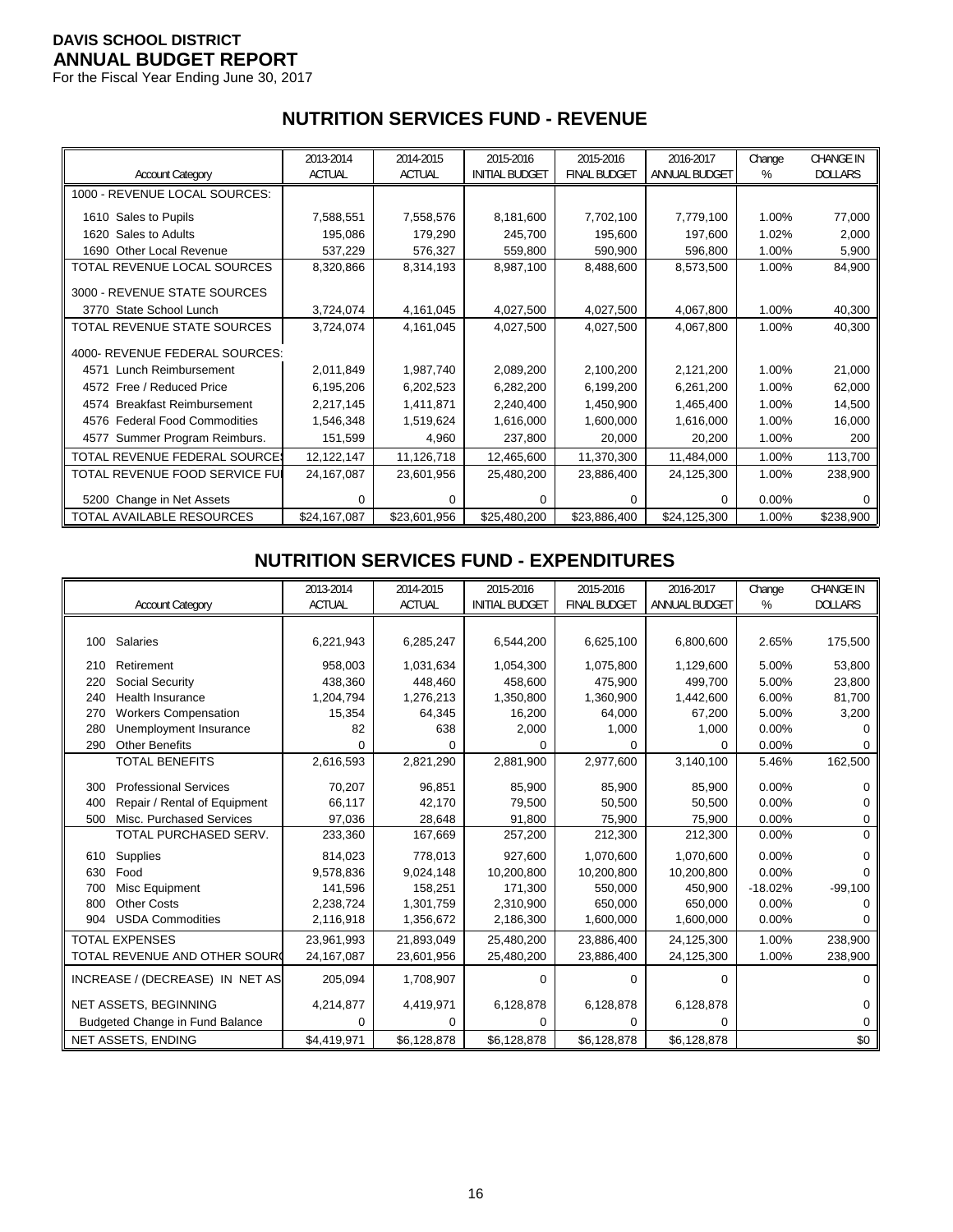For the Fiscal Year Ending June 30, 2017

# **PIONEER ADULT REHABILITATION CENTER FUND - REVENUE**

|                                      | 2013-2014     | 2014-2015     | 2015-2016             | 2015-2016           | 2016-2017     | Change   | <b>CHANGE IN</b> |
|--------------------------------------|---------------|---------------|-----------------------|---------------------|---------------|----------|------------------|
| <b>Account Category</b>              | <b>ACTUAL</b> | <b>ACTUAL</b> | <b>INITIAL BUDGET</b> | <b>FINAL BUDGET</b> | ANNUAL BUDGET | %        | <b>DOLLARS</b>   |
| 1000 - LOCAL REVENUE SOURCES:        |               |               |                       |                     |               |          |                  |
| 1300 Tuitions and Fees               | 45,326        | 32,764        | 34,000                | 29,300              | 29,300        | $0.00\%$ |                  |
| 1510 Interest on Investments         | 11,231        |               | 17,000                | 30,000              | 30,000        | $0.00\%$ |                  |
| 1920 Private Donations               | 13,337        | 12,250        | 11,000                | 10,000              | 10,000        | $0.00\%$ |                  |
| 1992 PARC - Contracts                | 12,173,447    | 13,475,262    | 16,038,200            | 12,200,500          | 12,521,100    | 2.63%    | 320,600          |
| TOTAL REVENUE LOCAL SOURCES          | 12,243,341    | 13,520,276    | 16,100,200            | 12,269,800          | 12,590,400    | 2.61%    | 320,600          |
| 3000 - REVENUE STATE SOURCES         |               |               |                       |                     |               |          |                  |
| 3910 State Rehab Services            | 258,156       | 156,150       | 142,100               | 112,000             | 112,000       | $0.00\%$ |                  |
| <b>State Social Services</b><br>3900 | 528,648       | 575,802       | 558,500               | 756,700             | 756,700       | $0.00\%$ | 0                |
| TOTAL REVENUE STATE SOURCES          | 786,804       | 731,952       | 700.600               | 868,700             | 868.700       | $0.00\%$ | 0                |
| <b>TOTAL REVENUE</b>                 | 13,030,145    | 14,252,228    | 16,800,800            | 13,138,500          | 13,459,100    | 2.44%    | 320,600          |
| 5200 Interfund Transfer (fr Found)   | 631,848       | 777,715       | 777,100               | 521,900             | 521,900       | $0.00\%$ | 0                |
| TOTAL REVENUE & OTHER SOURCES        | \$13,661,993  | \$15,029,943  | \$17,577,900          | \$13,660,400        | \$13,981,000  | 2.35%    | \$320,600        |

#### **PIONEER ADULT REHABILITATION CENTER FUND - EXPENSES**

|     |                                      | 2013-2014     | 2014-2015     | 2015-2016             | 2015-2016           | 2016-2017     | Change | <b>CHANGE IN</b> |
|-----|--------------------------------------|---------------|---------------|-----------------------|---------------------|---------------|--------|------------------|
|     | <b>Account Category</b>              | <b>ACTUAL</b> | <b>ACTUAL</b> | <b>INITIAL BUDGET</b> | <b>FINAL BUDGET</b> | ANNUAL BUDGET | %      | <b>DOLLARS</b>   |
| 100 | Salaries                             | 3,660,225     | 4,029,208     | 4,181,100             | 4,306,500           | 4,521,800     | 5.00%  | 215,300          |
| 210 | Retirement                           | 233,451       | 266,725       | 279,400               | 281,500             | 295,600       | 5.01%  | 14,100           |
| 220 | Social Security                      | 272,425       | 297,465       | 308,200               | 318,500             | 334,400       | 4.99%  | 15,900           |
| 240 | Health Insurance                     | 901,711       | 1,017,218     | 1,117,000             | 1,254,200           | 1,329,500     | 6.00%  | 75,300           |
| 270 | <b>Workers Compensation</b>          | 21,034        | 14,878        | 21,100                | 21,000              | 21,000        | 0.00%  |                  |
| 290 | <b>Other Benefits</b>                | 51,015        | 19,214        | 17,800                | 17,800              | 17,800        | 0.00%  |                  |
|     | <b>TOTAL BENEFITS</b>                | 1,479,636     | 1,615,500     | 1,743,500             | 1,893,000           | 1,998,300     | 5.56%  | 105,300          |
| 300 | <b>Professional Services</b>         | 297,439       | 318,147       | 350,800               | 432,800             | 432,800       | 0.00%  |                  |
| 400 | Repair / Rental of Equipment         | 37,016        | 28,036        | 24,700                | 55,000              | 55,000        | 0.00%  | 0                |
| 500 | Misc. Purchased Services             | 91,548        | 165,004       | 158,200               | 138,300             | 138,300       | 0.00%  | 0                |
|     | TOTAL PURCHASED SERV.                | 426,003       | 511,187       | 533,700               | 626,100             | 626,100       | 0.00%  | $\Omega$         |
| 600 | <b>Supplies</b>                      | 6,668,302     | 6,879,169     | 10,524,900            | 6,230,800           | 6,230,800     | 0.00%  |                  |
| 700 | Misc Equipment                       | 10,597        | 16,345        | 24,800                | 43,000              | 43,000        | 0.00%  | 0                |
| 780 | Depreciation                         | 119,902       | 110,045       | 119.900               | 111.000             | 111,000       | 0.00%  |                  |
| 800 | <b>Indirect Costs</b>                | 449,436       | 491,823       | 450,000               | 450,000             | 450,000       | 0.00%  | 0                |
|     |                                      |               |               |                       |                     |               |        |                  |
|     | <b>TOTAL EXPENSES</b>                | 12,814,101    | 13,653,277    | 17,577,900            | 13,660,400          | 13,981,000    | 2.35%  | 320,600          |
|     | TOTAL REVENUE AND OTHER SOUR         | 13,661,993    | 15,029,943    | 17,577,900            | 13,660,400          | 13,981,000    | 2.35%  | 320,600          |
|     | INCREASE / (DECREASE) IN NET ASS     | 847,892       | 1,376,666     | 0                     | 0                   | 0             |        | ∩                |
|     | NET ASSETS, BEGINNING                | 6,820,411     | 7,668,303     | 9,044,969             | 9,044,969           | 9,044,969     |        | 0                |
|     | <b>Budgeted Change in Net Assets</b> | 0             | 0             | 0                     | 0                   | 0             |        | 0                |
|     | <b>NET ASSETS, ENDING</b>            | \$7,668,303   | \$9,044,969   | \$9,044,969           | \$9,044,969         | \$9,044,969   |        | \$0              |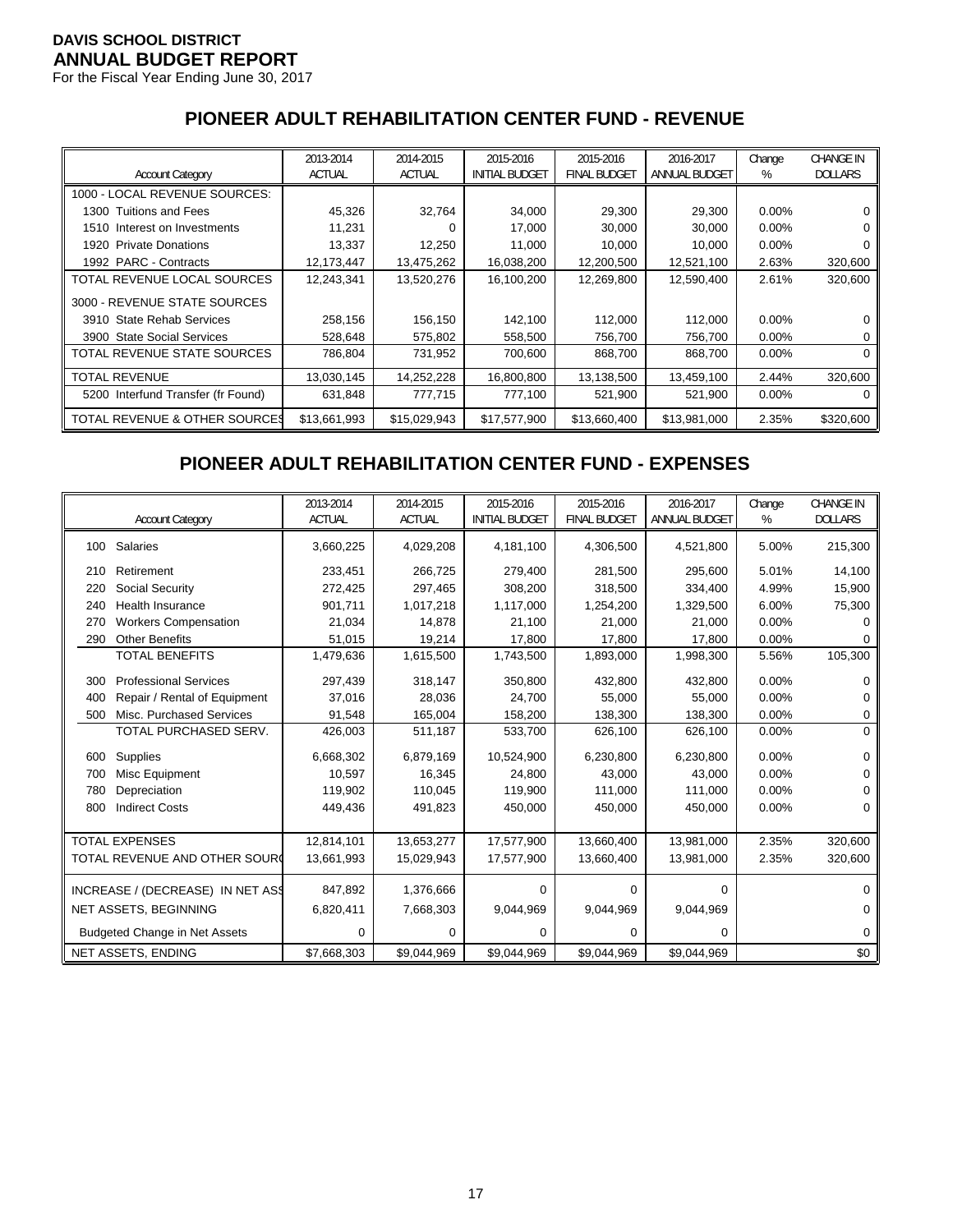For the Fiscal Year Ending June 30, 2017

# **PARC COMMUNITY PARTNERSHIP FOUNDATION FUND - REVENUE**

| <b>Account Category</b>                                                                       | 2013-2014<br><b>ACTUAL</b> | 2014-2015<br><b>ACTUAL</b> | 2015-2016<br><b>INITIAL BUDGET</b> | 2015-2016<br><b>FINAL BUDGET</b> | 2016-2017<br>ANNUAL BUDGET | Change<br>%                      | <b>CHANGE IN</b><br><b>DOLLARS</b> |
|-----------------------------------------------------------------------------------------------|----------------------------|----------------------------|------------------------------------|----------------------------------|----------------------------|----------------------------------|------------------------------------|
| 1510 Interest on Investments<br>1900 Other Local Revenue<br>5200 Interfund Transfer (to PARC) | 766.376<br>-631.848        | 951.721<br>-777.715        | 5.000<br>950.800<br>-777.100       | 625.000<br>$-521.900$            | 625.000<br>$-521.900$      | $0.00\%$<br>$0.00\%$<br>$0.00\%$ |                                    |
| <b>TOTAL REVENUE</b>                                                                          | \$134.528                  | \$174.006                  | \$178.700                          | \$103.100                        | \$103.100                  | $0.00\%$                         | \$0                                |

# **PARC COMMUNITY PARTNERSHIP FOUNDATION FUND - EXPENDITURES**

| <b>Account Category</b>                 | 2013-2014<br><b>ACTUAL</b> | 2014-2015<br><b>ACTUAL</b> | 2015-2016<br><b>INITIAL BUDGET</b> | 2015-2016<br><b>FINAL BUDGET</b> | 2016-2017<br>ANNUAL BUDGET | Change<br>% | <b>CHANGE IN</b><br><b>DOLLARS</b> |
|-----------------------------------------|----------------------------|----------------------------|------------------------------------|----------------------------------|----------------------------|-------------|------------------------------------|
|                                         |                            |                            |                                    |                                  |                            |             |                                    |
| <b>Professional Services</b><br>300     | $\Omega$                   | 0                          | 0                                  | $\Omega$                         | 0                          | $0.00\%$    | 0                                  |
| Misc. Purchased Services<br>500         | 193                        | 1,057                      | 0                                  | $\Omega$                         | 0                          | $0.00\%$    | 0                                  |
| Supplies<br>600                         | 17,226                     | 73,612                     | 88,200                             | 40,000                           | 40,000                     | $0.00\%$    | 0                                  |
| <b>Other Expenses</b><br>800            | 80,300                     | 98,500                     | 90,500                             | 63,100                           | 63,100                     | $0.00\%$    | 0                                  |
|                                         |                            |                            |                                    |                                  |                            |             |                                    |
| TOTAL EXPENDITURES                      | 97,719                     | 173,169                    | 178,700                            | 103,100                          | 103,100                    | 0.00%       | 0                                  |
| TOTAL REVENUE AND OTHER SOURC           | 134,528                    | 174,006                    | 178,700                            | 103,100                          | 103,100                    | $0.00\%$    | 0                                  |
| EXCESS (DEFICIT) REVENUE OVER           |                            |                            |                                    |                                  |                            |             |                                    |
| (UNDER) EXPENDITURES                    | 36,809                     | 837                        | 0                                  | $\Omega$                         | 0                          |             | $\Omega$                           |
|                                         |                            |                            |                                    |                                  |                            |             |                                    |
| FUND BALANCE, BEGINNING                 | 425,155                    | 461,964                    | 462,801                            | 462,801                          | 462,801                    |             | 0                                  |
| <b>Budgeted Changes in Fund Balance</b> | $\Omega$                   | $\Omega$                   | 0                                  | $\Omega$                         | $\Omega$                   |             |                                    |
| FUND BALANCE, ENDING                    | \$461,964                  | \$462,801                  | \$462,801                          | \$462,801                        | \$462,801                  |             | \$0                                |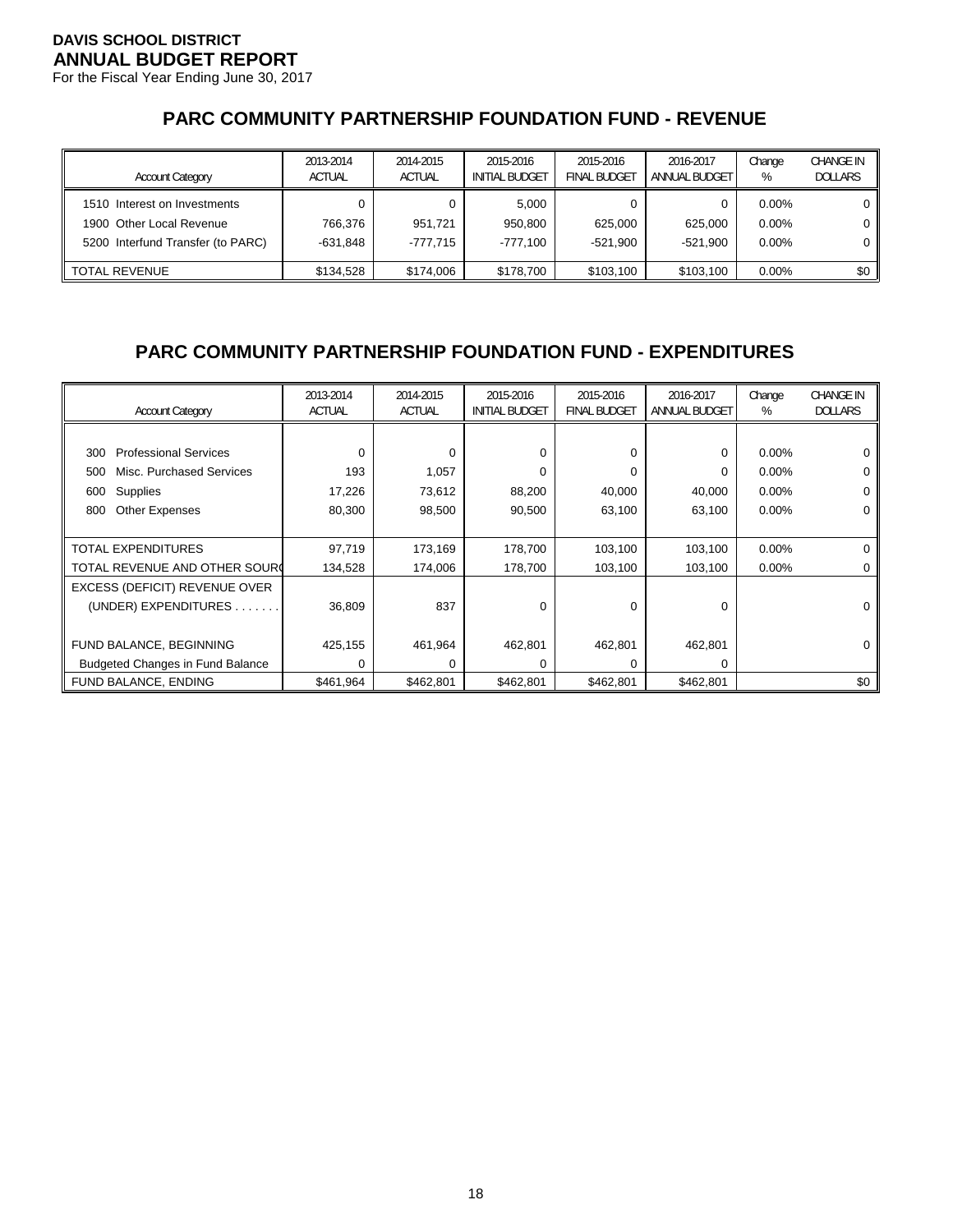For the Fiscal Year Ending June 30, 2017

#### **SELF INSURANCE FUND - REVENUES**

| <b>Account Category</b>                  | 2013-2014     | 2014-2015     | 2015-2016             | 2015-2016           | 2016-2017     | Change   | <b>CHANGE IN</b>         |
|------------------------------------------|---------------|---------------|-----------------------|---------------------|---------------|----------|--------------------------|
|                                          | <b>ACTUAL</b> | <b>ACTUAL</b> | <b>INITIAL BUDGET</b> | <b>FINAL BUDGET</b> | ANNUAL BUDGET | %        | <b>DOLLARS</b>           |
| 1900 Local Revenues                      |               | 30,729,652    | 61,500,000            | 65,000,000          | 67,410,000    | 3.71%    | 2,410,000                |
| <b>TOTAL REVENUE</b>                     |               | 30,729,652    | 61,500,000            | 65,000,000          | 67,410,000    | 3.71%    | 2,410,000                |
| 5200 Interfund Transfer                  |               |               |                       | 0                   | 0             | $0.00\%$ | 0                        |
| <b>TOTAL REVENUE &amp; OTHER SOURCES</b> | \$0           | \$30,729,652  | \$61,500,000          | \$65,000,000        | \$67,410,000  | 3.71%    | $$2,410,000$ $\parallel$ |

## **SELF INSURANCE FUND - EXPENSES**

| <b>Account Category</b>                | 2013-2014<br>ACTUAL | 2014-2015<br><b>ACTUAL</b> | 2015-2016<br><b>INITIAL BUDGET</b> | 2015-2016<br><b>FINAL BUDGET</b> | 2016-2017<br>ANNUAL BUDGET | Change<br>% | <b>CHANGE IN</b><br><b>DOLLARS</b> |
|----------------------------------------|---------------------|----------------------------|------------------------------------|----------------------------------|----------------------------|-------------|------------------------------------|
|                                        |                     |                            |                                    |                                  |                            |             |                                    |
| <b>Health and Dental Claims</b><br>240 | 0                   | 26,741,500                 | 55,900,000                         | 58,400,000                       | 62,488,000                 | 7.00%       | 4,088,000                          |
| <b>TOTAL BENEFITS</b>                  | 0                   | 26,741,500                 | 55,900,000                         | 58,400,000                       | 62,488,000                 | 7.00%       | 4,088,000                          |
|                                        |                     |                            |                                    |                                  |                            |             |                                    |
| <b>Professional Services</b><br>300    | 0                   | 975,120                    | 5,600,000                          | 4,600,000                        | 4,922,000                  | 7.00%       | 322,000                            |
| TOTAL PURCHASED SERV.                  | 0                   | 975,120                    | 5,600,000                          | 4,600,000                        | 4,922,000                  | 7.00%       | 322,000                            |
|                                        |                     |                            |                                    |                                  |                            |             |                                    |
| Other Sources and Uses<br>5200         |                     | 1,060,894                  | 0                                  | 2,000,000                        | 0                          | $-100.00\%$ | $-2,000,000$                       |
|                                        |                     |                            |                                    |                                  |                            |             |                                    |
| <b>TOTAL EXPENSES</b>                  | $\Omega$            | 28,777,514                 | 61,500,000                         | 65,000,000                       | 67,410,000                 | 3.71%       | 2,410,000                          |
| TOTAL REVENUE AND OTHER SOURC          | 0                   | 30,729,652                 | 61,500,000                         | 65,000,000                       | 67,410,000                 | 3.71%       | 2,410,000                          |
|                                        |                     |                            |                                    |                                  |                            |             |                                    |
| INCREASE / (DECREASE) IN NET ASS       | 0                   | 1,952,138                  | $\Omega$                           | 0                                | 0                          |             |                                    |
| <b>NET POSITION, BEGINNING</b>         | 0                   | 0                          | 1,952,138                          | 1,952,138                        | 3,952,138                  |             | 2,000,000                          |
| <b>Budgeted Change in Position</b>     | 0                   | 0                          |                                    | 2,000,000                        | 0                          |             | $-2,000,000$                       |
| NET POSITION, ENDING                   | \$0                 | \$1,952,138                | \$1,952,138                        | \$3,952,138                      | \$3,952,138                |             | \$0                                |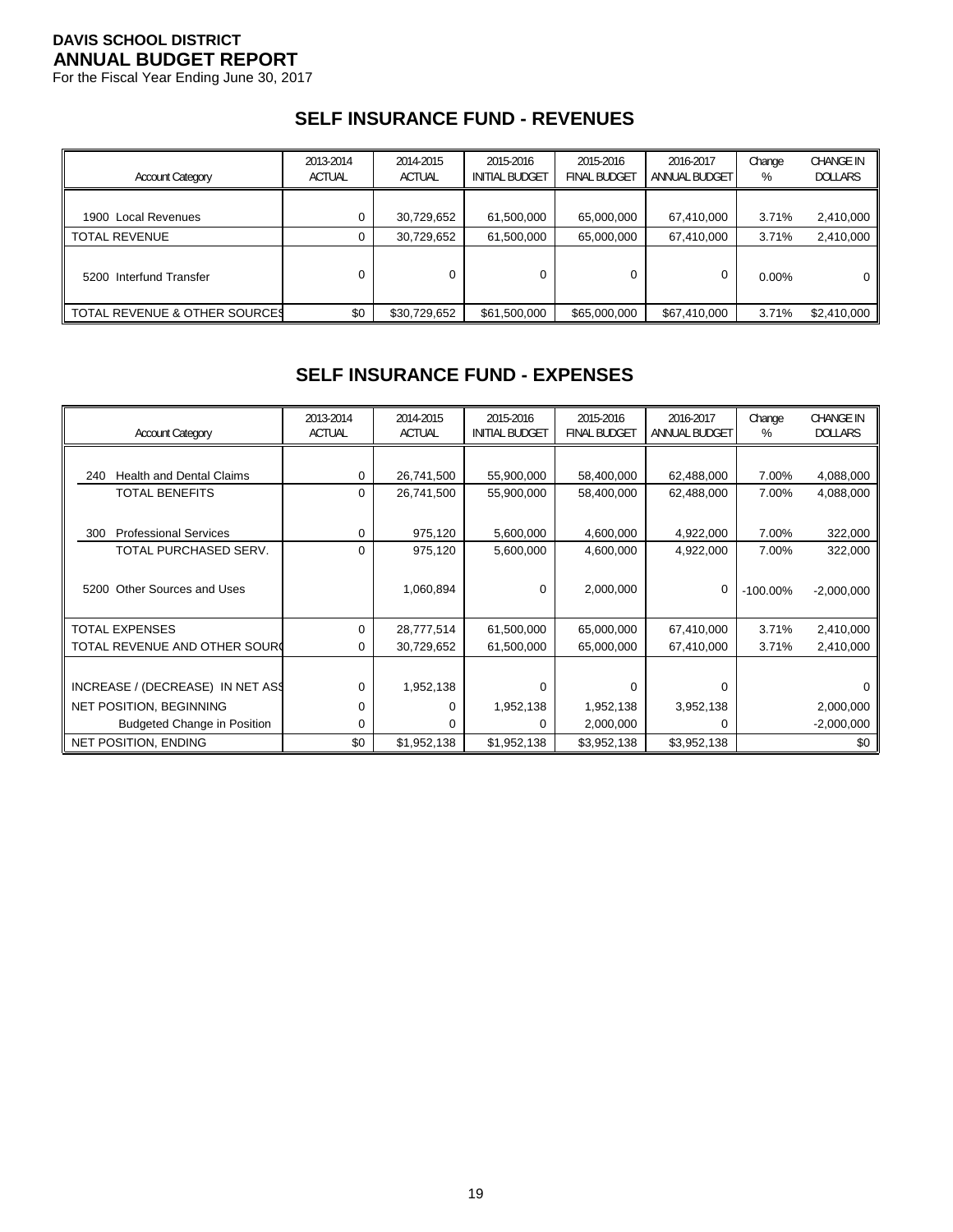For the Fiscal Year Ending June 30, 2017

# **WAREHOUSE FUND - REVENUES**

| <b>Account Category</b>                  | 2013-2014<br><b>ACTUAL</b> | 2014-2015<br><b>ACTUAL</b> | 2015-2016<br><b>INITIAL BUDGET</b> | 2015-2016<br><b>FINAL BUDGET</b> | 2016-2017<br>ANNUAL BUDGET | Change<br>% | <b>CHANGE IN</b><br><b>DOLLARS</b> |
|------------------------------------------|----------------------------|----------------------------|------------------------------------|----------------------------------|----------------------------|-------------|------------------------------------|
| 1900 Charges for Services                | 1.037.115                  |                            | 1.282.600                          | 0                                |                            | $0.00\%$    | $^{\rm o}$                         |
| <b>TOTAL REVENUE</b>                     | 1.037.115                  |                            | .282.600                           | 0                                |                            | $0.00\%$    |                                    |
| 5200 Interfund Transfer                  | 000,000 ا                  | 95.035                     |                                    |                                  |                            |             |                                    |
| <b>TOTAL REVENUE &amp; OTHER SOURCES</b> | \$2,537,115                | \$95,035                   | \$1,282,600                        | \$0                              | \$0                        | $0.00\%$    | \$0                                |

# **WAREHOUSE FUND - EXPENSES**

|     |                                      | 2013-2014     | 2014-2015     | 2015-2016             | 2015-2016           | 2016-2017     | Change | <b>CHANGE IN</b> |
|-----|--------------------------------------|---------------|---------------|-----------------------|---------------------|---------------|--------|------------------|
|     | <b>Account Category</b>              | <b>ACTUAL</b> | <b>ACTUAL</b> | <b>INITIAL BUDGET</b> | <b>FINAL BUDGET</b> | ANNUAL BUDGET | %      | <b>DOLLARS</b>   |
| 100 | Salaries                             | 740,796       | $\Omega$      | 823,900               | 0                   | 0             | 0.00%  | 0                |
| 210 | Retirement                           | 162,672       | $\Omega$      | 182,400               | 0                   | 0             | 0.00%  | 0                |
| 220 | Social Security                      | 56,671        | $\Omega$      | 59,000                | 0                   | $\Omega$      | 0.00%  | 0                |
| 240 | <b>Health Insurance</b>              | 76,976        | 0             | 76,400                | 0                   | $\Omega$      | 0.00%  | 0                |
| 290 | <b>Other Benefits</b>                | 0             | 0             | 0                     | 0                   | 0             | 0.00%  | 0                |
|     | <b>TOTAL BENEFITS</b>                | 296,319       | $\Omega$      | 317,800               | 0                   | $\Omega$      | 0.00%  | $\Omega$         |
|     |                                      |               |               |                       |                     |               |        |                  |
| 300 | <b>Professional Services</b>         | $\Omega$      | $\Omega$      | 0                     | 0                   | 0             | 0.00%  | 0                |
| 400 | Repair / Rental of Equipment         | 0             | 0             | 0                     | 0                   | 0             | 0.00%  | 0                |
| 500 | Misc. Purchased Services             | 0             | 0             | 0                     | 0                   | 0             | 0.00%  | 0                |
|     | TOTAL PURCHASED SERV.                | $\Omega$      | $\Omega$      | $\Omega$              | 0                   | $\Omega$      | 0.00%  | $\Omega$         |
|     |                                      |               |               |                       |                     |               |        |                  |
| 600 | Supplies                             | 0             | $\Omega$      | 0                     | 0                   | 0             | 0.00%  | 0                |
| 700 | Misc Equipment                       | $\Omega$      | 0             | U                     | 0                   | $\Omega$      | 0.00%  | 0                |
| 780 | Depreciation                         | 141,019       | 0             | 140,900               | 0                   | 0             | 0.00%  | 0                |
| 800 | <b>Other Costs</b>                   | $\Omega$      | $\Omega$      | $\Omega$              | 0                   | 0             | 0.00%  | 0                |
|     |                                      |               |               |                       |                     |               |        |                  |
|     | <b>TOTAL EXPENSES</b>                | 1,178,134     | $\Omega$      | 1,282,600             | 0                   | $\mathbf 0$   | 0.00%  | $\Omega$         |
|     | TOTAL REVENUE AND OTHER SOURC        | 2,537,115     | 95,035        | 1,282,600             | 0                   | 0             | 0.00%  | 0                |
|     | INCREASE / (DECREASE) IN NET ASS     | 1,358,981     | 95,035        | $\Omega$              | 0                   | $\Omega$      |        | 0                |
|     | NET ASSETS, BEGINNING                | 0             | $-95,035$     | 0                     | 0                   | 0             |        | 0                |
|     | <b>Budgeted Change in Net Assets</b> | 0             | 0             | 0                     | 0                   | 0             |        | 0                |
|     | NET ASSETS, ENDING                   | \$1,358,981   | \$0           | \$0                   | \$0                 | \$0           |        | \$0              |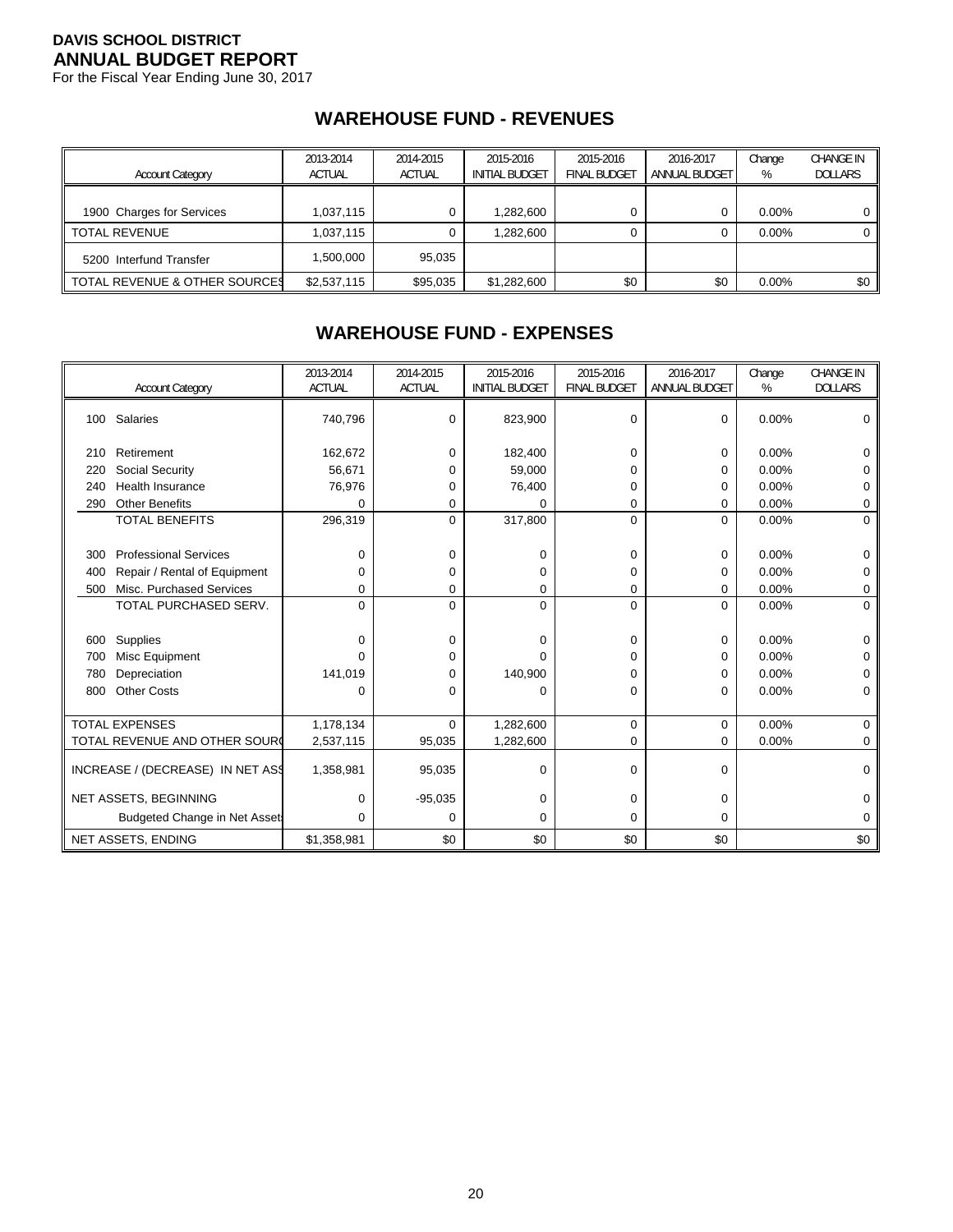For the Fiscal Year Ending June 30, 2017

# **DAVIS EDUCATION FOUNDATION FUND - REVENUE**

| <b>Account Category</b>                                                              | 2013-2014<br><b>ACTUAL</b> | 2014-2015<br><b>ACTUAL</b> | 2015-2016<br><b>INITIAL BUDGET</b> | 2015-2016<br><b>FINAL BUDGET</b> | 2016-2017<br>ANNUAL BUDGET | Change<br>%                      | <b>CHANGE IN</b><br><b>DOLLARS</b> |
|--------------------------------------------------------------------------------------|----------------------------|----------------------------|------------------------------------|----------------------------------|----------------------------|----------------------------------|------------------------------------|
| 1510 Interest on Investments<br>1900 Other Local Revenue<br>5800 Use of Fund Balance | 5.573<br>1,241,370         | 3.773<br>1,288,104         | 3.700<br>1,383,700<br>0            | 3.700<br>1,517,800               | 3.700<br>1.517.800         | $0.00\%$<br>$0.00\%$<br>$0.00\%$ | O<br>0<br>0 l                      |
| <b>TOTAL REVENUE</b>                                                                 | \$1,246,943                | \$1,291,877                | \$1,387,400                        | \$1.521.500                      | \$1,521,500                | $0.00\%$                         | \$0 <sub>1</sub>                   |

# **DAVIS EDUCATION FOUNDATION FUND - EXPENDITURES**

| <b>Account Category</b>                 | 2013-2014<br><b>ACTUAL</b> | 2014-2015<br><b>ACTUAL</b> | 2015-2016<br><b>INITIAL BUDGET</b> | 2015-2016<br><b>FINAL BUDGET</b> | 2016-2017<br>ANNUAL BUDGET | Change<br>% | <b>CHANGE IN</b><br><b>DOLLARS</b> |
|-----------------------------------------|----------------------------|----------------------------|------------------------------------|----------------------------------|----------------------------|-------------|------------------------------------|
|                                         |                            |                            |                                    |                                  |                            |             |                                    |
|                                         |                            |                            |                                    |                                  |                            |             |                                    |
| <b>Professional Services</b><br>300     | 3,584                      | 6,999                      | 6,600                              | 6,000                            | 6,000                      | $0.00\%$    |                                    |
| Misc. Purchased Services<br>500         | 3,869                      | 8,137                      | 21,000                             | 185,000                          | 185,000                    | 0.00%       |                                    |
| Supplies<br>600                         | 287,963                    | 250,832                    | 218,100                            | 305,000                          | 305.000                    | 0.00%       |                                    |
| <b>Interfund Transfers</b><br>930       | 1,010,372                  | 945,896                    | 1,141,700                          | 1,025,500                        | 1,025,500                  | $0.00\%$    | 0                                  |
| <b>TOTAL EXPENDITURES</b>               | 1,305,788                  | 1,211,864                  | 1,387,400                          | 1,521,500                        | 1,521,500                  | 0.00%       | 0                                  |
| TOTAL REVENUE AND OTHER SOURC           | 1,246,943                  | 1,291,877                  | 1,387,400                          | 1,521,500                        | 1,521,500                  | $0.00\%$    | 0                                  |
| EXCESS (DEFICIT) REVENUE OVER           |                            |                            |                                    |                                  |                            |             |                                    |
| (UNDER) EXPENDITURES.                   | $-58,845$                  | 80,013                     | 0                                  | 0                                | $\Omega$                   |             | 0                                  |
|                                         |                            |                            |                                    |                                  |                            |             |                                    |
| FUND BALANCE, BEGINNING                 | 1,155,468                  | 1,096,622                  | 1,176,635                          | 1,176,635                        | 1,176,635                  |             | 0                                  |
| <b>Budgeted Changes in Fund Balance</b> |                            | 0                          | 0                                  | 0                                | 0                          |             |                                    |
| FUND BALANCE, ENDING                    | \$1,096,622                | \$1,176,635                | \$1,176,635                        | \$1,176,635                      | \$1,176,635                |             | \$0                                |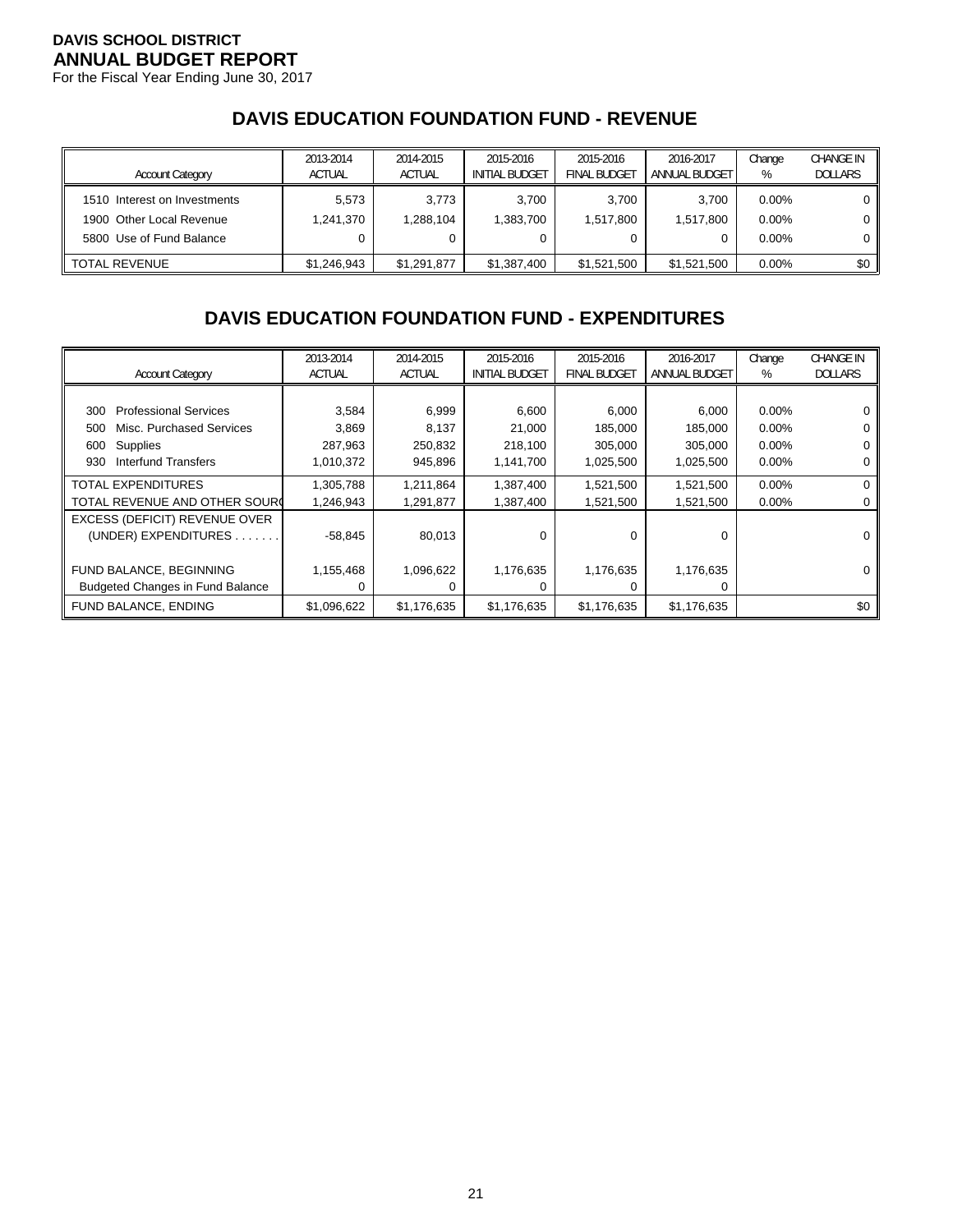For the Fiscal Year Ending June 30, 2017

# **STATE MULTI-DISTRICT FUND - REVENUE**

| <b>Account Category</b>       | 2013-2014<br><b>ACTUAL</b> | 2014-2015<br><b>ACTUAL</b> | 2015-2016<br><b>INITIAL BUDGET</b> | 2015-2016<br><b>FINAL BUDGET</b> | 2016-2017<br>ANNUAL BUDGET | Change<br>% | <b>CHANGE IN</b><br><b>DOLLARS</b> |
|-------------------------------|----------------------------|----------------------------|------------------------------------|----------------------------------|----------------------------|-------------|------------------------------------|
| 1000 Local Revenue            |                            |                            |                                    |                                  |                            | $0.00\%$    |                                    |
|                               |                            |                            |                                    |                                  |                            |             |                                    |
| 3000 State Grants             |                            |                            | 0                                  |                                  |                            | $0.00\%$    | 0 <sup>1</sup>                     |
| 4000 Federal Grants           |                            |                            | 0                                  |                                  |                            | $0.00\%$    | 0                                  |
| 5800 Decrease in Fund Balance |                            |                            |                                    |                                  |                            | $0.00\%$    |                                    |
| II TOTAL REVENUE              | \$0                        | \$0                        | \$0                                | \$0                              | \$0                        | $0.00\%$    | \$0                                |

## **STATE MULTI-DISTRICT FUND - EXPENDITURES**

|     |                                 | 2013-2014     | 2014-2015     | 2015-2016             | 2015-2016           | 2016-2017     | Change   | <b>CHANGE IN</b> |
|-----|---------------------------------|---------------|---------------|-----------------------|---------------------|---------------|----------|------------------|
|     | <b>Account Category</b>         | <b>ACTUAL</b> | <b>ACTUAL</b> | <b>INITIAL BUDGET</b> | <b>FINAL BUDGET</b> | ANNUAL BUDGET | %        | <b>DOLLARS</b>   |
|     | 100 Salaries                    | $\Omega$      | $\Omega$      | 0                     | $\mathbf 0$         | $\Omega$      | 0.00%    | 0                |
| 210 | Retirement                      | $\Omega$      | U             | $\Omega$              | 0                   | $\Omega$      | 0.00%    | U                |
| 220 | Social Security                 | $\Omega$      | U             | 0                     | 0                   | 0             | 0.00%    | 0                |
| 240 | <b>Health Insurance</b>         | 0             | 0             | 0                     | 0                   | 0             | 0.00%    | 0                |
|     | <b>TOTAL BENEFITS</b>           | $\Omega$      | $\Omega$      | $\mathbf 0$           | $\mathbf 0$         | $\Omega$      | 0.00%    | $\mathbf 0$      |
|     |                                 |               |               |                       |                     |               |          |                  |
| 300 | <b>Professional Services</b>    | $\Omega$      | 0             | 0                     | $\mathbf 0$         | 0             | 0.00%    | 0                |
| 400 | Repair / Rental of Equipment    | 0             | 0             | 0                     | 0                   | 0             | 0.00%    | 0                |
| 500 | Misc. Purchased Services        | 0             | 0             | 0                     | $\mathbf 0$         | 0             | 0.00%    | 0                |
|     | TOTAL PURCHASED SERV.           | $\Omega$      | $\Omega$      | $\Omega$              | $\mathbf 0$         | $\Omega$      | 0.00%    | $\Omega$         |
|     |                                 |               |               |                       |                     |               |          |                  |
| 600 | Supplies                        | 47,948        | 0             | 0                     | $\mathbf 0$         | 0             | 0.00%    | 0                |
| 700 | Misc Equipment                  | n             | 0             | 0                     | 0                   | 0             | 0.00%    | 0                |
| 800 | <b>Indirect Costs</b>           | 0             | 0             | 0                     | 0                   | 0             | 0.00%    | 0                |
|     | <b>TOTAL EXPENDITURES</b>       | 47,948        | $\Omega$      | $\Omega$              | $\Omega$            | $\Omega$      | 0.00%    | $\Omega$         |
|     | TOTAL REVENUE AND OTHER SOUR    | 0             | 0             | 0                     | 0                   | 0             | $0.00\%$ | 0                |
|     | EXCESS (DEFICIT) REVENUE OVER   |               |               |                       |                     |               |          |                  |
|     | (UNDER) EXPENDITURES            | $-47,948$     | 0             | 0                     | $\mathbf 0$         | $\Omega$      |          | 0                |
|     |                                 |               |               |                       |                     |               |          |                  |
|     | FUND BALANCE, BEGINNING         | 47,948        | $\Omega$      | 0                     | 0                   | 0             |          | U                |
|     | Budgeted Change in Fund Balance |               |               | 0                     | $\Omega$            | 0             |          | 0                |
|     | FUND BALANCE, ENDING            | \$0           | \$0           | \$0                   | \$0                 | \$0           |          | \$0              |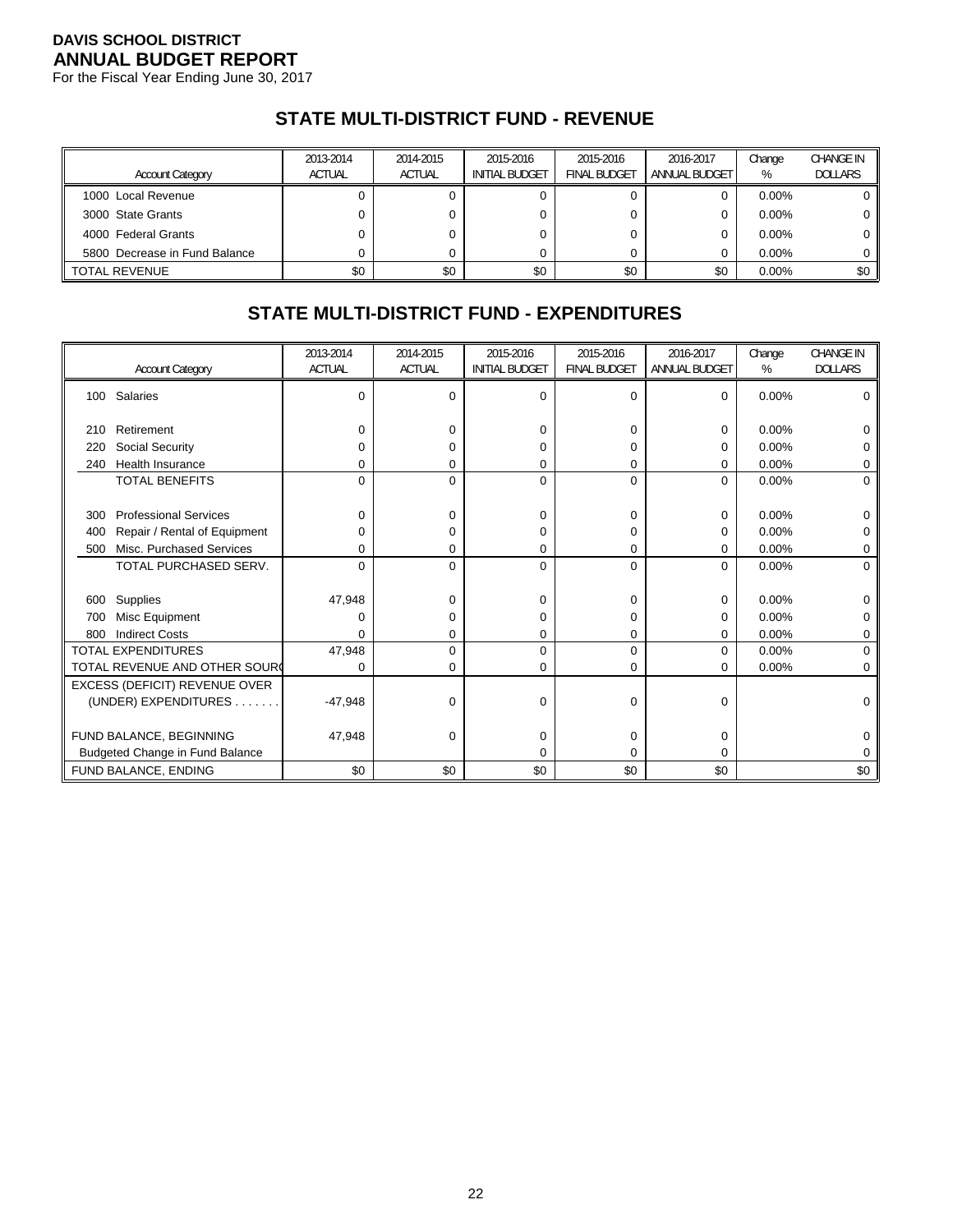For the Fiscal Year Ending June 30, 2017

# **SUMMARY OF ALL FUND BUDGETS**

|                                      | 2013-2014     | 2014-2015     | 2015-2016             | 2015-2016           | 2016-2017     | Change         | <b>CHANGE IN</b> |
|--------------------------------------|---------------|---------------|-----------------------|---------------------|---------------|----------------|------------------|
| <b>Account Category</b>              | <b>ACTUAL</b> | <b>ACTUAL</b> | <b>INITIAL BUDGET</b> | <b>FINAL BUDGET</b> | ANNUAL BUDGET | %              | <b>DOLLARS</b>   |
| <b>GENERAL FUND:</b>                 |               |               |                       |                     |               |                |                  |
| <b>Revenues &amp; Other Sources</b>  | 408,141,724   | 417,387,878   | 439,460,600           | 445,114,800         | 467,069,800   | 4.93%          | 21,954,999       |
| Expenditures & Other Uses            | 401,494,652   | 411,202,614   | 439,460,600           | 445,114,800         | 467,069,800   | 4.93%          | 21,955,000       |
| <b>STUDENT ACTIVITIES FUND:</b>      |               |               |                       |                     |               |                |                  |
| <b>Revenues &amp; Other Sources</b>  | 15,038,522    | 15,375,705    | 15,556,300            | 15,780,000          | 15,937,900    | 1.00%          | 157,900          |
| Expenditures & Other Uses            | 14,469,792    | 14,866,874    | 15,556,300            | 15,780,000          | 15,937,900    | 1.00%          | 157,900          |
| <b>TAX INCREMENT FUND</b>            |               |               |                       |                     |               |                |                  |
| <b>Revenues &amp; Other Sources</b>  | 0             | 6,599,320     | 7,000,000             | 7,000,000           | 7,000,000     | 0.00%          | $\Omega$         |
| Expenditures & Other Uses            | 0             | 6,599,320     | 7,000,000             | 7,000,000           | 7,000,000     | 0.00%          | $\Omega$         |
| <b>CAPITAL OUTLAY FUND:</b>          |               |               |                       |                     |               |                |                  |
| <b>Revenues &amp; Other Sources</b>  | 42,496,602    | 58,757,303    | 58,726,900            | 116,738,700         | 92,933,600    | $-20.39%$      | $-23,805,100$    |
| Expenditures & Other Uses            | 37,244,655    | 40,476,323    | 58,726,900            | 116,738,700         | 92,933,600    | $-20.39%$      | $-23,805,100$    |
| <b>DEBT SERVICE FUND:</b>            |               |               |                       |                     |               |                |                  |
| <b>Revenues &amp; Other Sources</b>  | 44,047,275    | 47,573,132    | 49,333,400            | 48,966,900          | 51,825,200    | 5.84%          | 2,858,300        |
| <b>Expenditures &amp; Other Uses</b> | 44,047,275    | 44,450,599    | 49,333,400            | 48,966,900          | 51,825,200    | 5.84%          | 2,858,300        |
| <b>FOOD SERVICE FUND:</b>            |               |               |                       |                     |               |                |                  |
| <b>Revenues &amp; Other Sources</b>  | 24,167,087    | 23,601,956    | 25,480,200            | 23,886,400          | 24,125,300    | 1.00%          | 238,900          |
| Expenditures & Other Uses            | 23,961,993    | 21,893,049    | 25,480,200            | 23,886,400          | 24,125,300    | 1.00%          | 238,900          |
| <b>SELF INSURANCE FUND:</b>          |               |               |                       |                     |               |                |                  |
| <b>Revenues &amp; Other Sources</b>  | 0             | 30,729,652    | 61,500,000            | 65,000,000          | 67,410,000    | 3.71%          | 2,410,000        |
| Expenses & Other Uses                | 0             | 28,777,514    | 61,500,000            | 65,000,000          | 67,410,000    | 3.71%          | 2,410,000        |
| P.A.R.C. FUND:                       |               |               |                       |                     |               |                |                  |
| Revenues & Other Sources             | 13,661,993    | 15,029,943    | 17,577,900            | 13,660,400          | 13,981,000    | 2.35%          | 320,600          |
| Expenses & Other Uses                | 12,814,101    | 13,653,277    | 17,577,900            | 13,660,400          | 13,981,000    | 2.35%          | 320,600          |
| <b>WAREHOUSE FUND:</b>               |               |               |                       |                     |               |                |                  |
| <b>Revenues &amp; Other Sources</b>  | 2,537,115     | 95,035        | 1,282,600             | $\mathbf 0$         | 0             | 0.00%          | 0                |
| Expenses & Other Uses                | 1,178,134     | $\Omega$      | 1,282,600             | 0                   | $\Omega$      | 0.00%          | 0                |
| P.A.R.C. FOUNDATION FUND:            |               |               |                       |                     |               |                |                  |
| Revenues & Other Sources             | 134,528       | 174,006       | 178,700               | 103,100             | 103,100       | 0.00%          | 0                |
| Expenditures & Other Uses            | 97,719        | 173,169       | 178,700               | 103,100             | 103,100       | 0.00%          | 0                |
| <b>DAVIS FOUNDATION FUND:</b>        |               |               |                       |                     |               |                |                  |
| <b>Revenues &amp; Other Sources</b>  | 1,246,943     | 1,291,877     | 1,387,400             | 1,521,500           | 1,521,500     | 0.00%          | 0                |
| <b>Expenditures &amp; Other Uses</b> | 1,305,788     | 1,211,864     | 1,387,400             | 1,521,500           | 1,521,500     | 0.00%          | 0                |
|                                      |               |               |                       |                     |               |                |                  |
| <b>MULTI-DISTRICT FUND:</b>          |               |               |                       |                     |               |                |                  |
| Revenues & Other Sources             | 0<br>47,948   | 0<br>0        | 0                     | 0                   | 0             | 0.00%<br>0.00% | 0                |
| Expenditures & Other Uses            |               |               | 0                     | 0                   | 0             |                | 0                |
| TOTAL FUND REVENUES & OTHER          | 551,471,789   | 616,615,807   | 677,484,000           | 737,771,800         | 741,907,400   | 0.56%          | 4,135,599        |
| TOTAL FUND EXP. & OTHER              | 536,662,057   | 583,304,603   | 677,484,000           | 737,771,800         | 741,907,400   | 0.56%          | 4,135,600        |